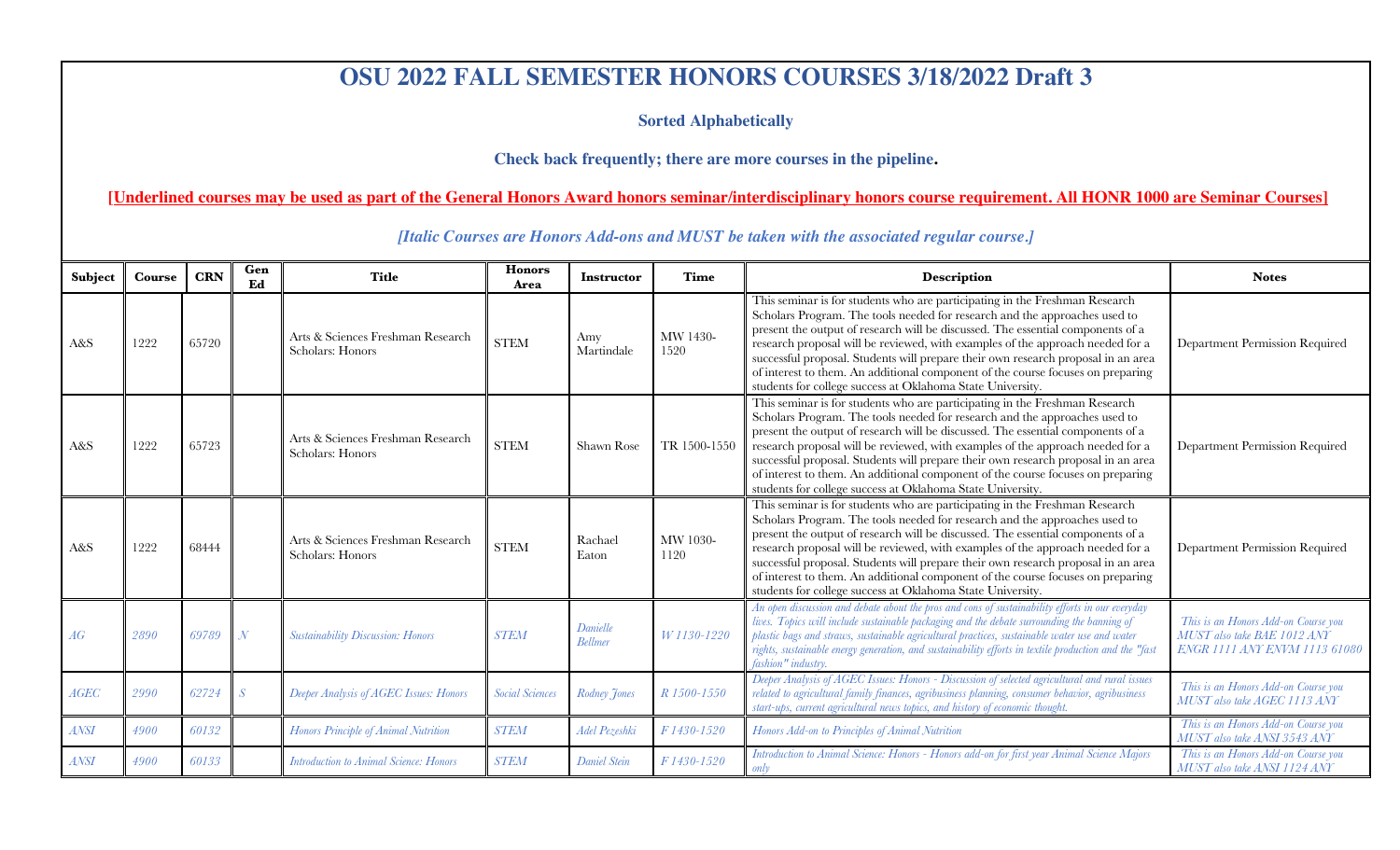| $\mathcal{ARCH}$ | 2890 | 66635 |                                     | Honors Seminar in Introduction to<br>Architecture                                     | <b>STEM</b>        | Suzanne<br>Bilbeisi                 | R 1330-1445      | Seminars examining current issues in architecture and architectural engineering.                                                                                                                                                                                                                                                                                                                                                                                                                                                                                                                                                                                                                                                                                                                                                                                                                         | This is an Honors Add-on Course you<br>MUST also take ARCH 1112 ANY                         |
|------------------|------|-------|-------------------------------------|---------------------------------------------------------------------------------------|--------------------|-------------------------------------|------------------|----------------------------------------------------------------------------------------------------------------------------------------------------------------------------------------------------------------------------------------------------------------------------------------------------------------------------------------------------------------------------------------------------------------------------------------------------------------------------------------------------------------------------------------------------------------------------------------------------------------------------------------------------------------------------------------------------------------------------------------------------------------------------------------------------------------------------------------------------------------------------------------------------------|---------------------------------------------------------------------------------------------|
| <b>ART</b>       | 1103 | 71053 |                                     | <b>Honors Drawing I</b>                                                               | <b>Humanities</b>  |                                     | MW 1530-<br>1820 | This course combines studio and seminar components to teach drawing skills as a<br>vehicle for heightened understanding of the physical world. Students will learn<br>foundational techniques of observational drawing and will explore drawing's<br>historical role in both scientific and humanities disciplines. Learning how to draw<br>observationally is about paying close attention to one's surroundings, and the<br>process of drawing can be both meditative and analytical. Through hands-on art<br>projects, lectures, readings, field trips and group discussions, students will develop<br>their own artistic voice and learn to use drawing as a vehicle for contemplation<br>and innovation. Students will be encouraged to make interdisciplinary<br>connections, and explore complex conceptual questions throughout the drawing<br>process. No previous drawing experience required. | This Course can be used to meet the<br><b>Honors Seminar Requirement</b>                    |
| <b>BADM</b>      | 1111 | 60267 |                                     | <b>Business First Year Seminar: Honors</b>                                            | Social<br>Sciences | Marissa<br>McIntyre                 | W 1330-1420      | Required of all first semester freshmen in the Spears School of Business. An<br>orientation to the SSB and OSU, survival skills, and a study of the career<br>opportunities and curriculum in the various business departments.                                                                                                                                                                                                                                                                                                                                                                                                                                                                                                                                                                                                                                                                          | Department Permission Required                                                              |
| <b>BIOC</b>      | 1990 | 65239 |                                     | Freshman Research in Biochemistry:<br>Honors                                          | <b>STEM</b>        | Patricia<br>Canaan                  | W 1430-1610      | An introduction to biochemical research through guided work on a relevant<br>experimental problem                                                                                                                                                                                                                                                                                                                                                                                                                                                                                                                                                                                                                                                                                                                                                                                                        |                                                                                             |
| <b>BIOC</b>      | 1990 | 63861 |                                     | Freshman Research in<br>Biochemistryand Molecular Biology:<br>Honors                  | <b>STEM</b>        | Patricia<br>Canaan                  | T 1500-1640      | An introduction to biochemical research through guided work on a relevant<br>experimental problem                                                                                                                                                                                                                                                                                                                                                                                                                                                                                                                                                                                                                                                                                                                                                                                                        |                                                                                             |
| <b>BIOL</b>      | 2890 | 66912 |                                     | Exotic & Invasive Animal Species: Honors                                              | <b>STEM</b>        | <b>Jesse Balaban</b><br><b>Feld</b> | T1330-1420       | his is an Honors add-on course associated with BIOL 1604 - Animal Biology. Students will<br>participate in discussion groups focused on issues related to invasive animal species. Prior to each<br>class, students will be expected to complete assigned readings and prepare questions and<br>discussion topics for the group. For each discussion day, various students (determined the week<br>before) will act as discussion leaders. Other than group discussions, students will work together in<br>small groups to complete a variety of creative activities and one Final Project                                                                                                                                                                                                                                                                                                               | This is an Honors Add-on Course you<br>MUST also take BIOL 1604 ANY                         |
| BIOL             | 2890 | 64912 | $LN$ or<br>$\overline{\mathcal{N}}$ | The Science & Art of Pollen: Honors                                                   | <b>STEM</b>        | Ming Yang                           | R 1330-1420      | This course will explore the biology and beauty of pollen. It will be based on the book "Pollen:<br>The Hidden Sexuality of Flowers" by Rob Kesseler and Madeline Harley (2014). This book is<br>a product of a collaboration between an artist and a scientist, which provides a concise scientific<br>content about, and stunning microscopic images of pollen.                                                                                                                                                                                                                                                                                                                                                                                                                                                                                                                                        | This is an Honors Add-on Course you<br>MUST also take BIOL 1114 ANY<br><b>BIOL 1113 ANY</b> |
| <b>BIOL</b>      | 2890 | 71199 | ${\cal L} {\cal N}$                 | <b>Using Nutritional Ecology to Link</b><br>Physiology, Behavior, and Ecology: Honors | <b>STEM</b>        | Shawn Wilder                        | T1030-1120       | The goal of this course is to provide an overview of the topics studied in nutritional ecology and<br>their relevance to different fields of biology The field of nutritional ecology was developed to aid in<br>understanding the complex interactions between macronutrients in animal diets and their<br>consequences for health and fitness. This work integrates several fields of biology including:<br>physiology (What are the biochemical pathways through which nutrients affect animals?),<br>behavior (How do animals choose among foods to regulate their diet?), and ecology (What are the<br>consequences of diet for populations, communities and ecosystems?).                                                                                                                                                                                                                          | This is an Honors Add-on Course you<br>MUST also take BIOL 1114 ANY                         |
| <b>BIOL</b>      | 3890 | 66913 |                                     | Exotic & Invasive Animal Species: Honors                                              | <b>STEM</b>        | Jesse Balaban<br>Feld               | T1330-1420       | This is an Honors add-on course associated with BIOL 3034 - General Ecology Students will<br>participate in discussion groups focused on issues related to invasive animal species. Prior to each<br>class, students will be expected to complete assigned readings and prepare questions and<br>discussion topics for the group. For each discussion day, various students (determined the week<br>before) will act as discussion leaders. Other than group discussions, students will work together in<br>small groups to complete a variety of creative activities and one Final Project.                                                                                                                                                                                                                                                                                                             | This is an Honors Add-on Course you<br>MUST also take BIOL 3034 ANY                         |
| <b>BIOL</b>      | 3890 | 65847 |                                     | Physiology: Honors                                                                    | <b>STEM</b>        | Matteo<br>Minghetti                 | M 1530-1620      | Controversies in Physiology - We will use a seminar format to explore areas of controversy within<br>physiology and physiology-related sciences. Selected topics will be in-depth explorations of<br>material that is (usually) briefly touched upon in class, giving you the opportunity to advance your<br>understanding of physiology beyond what we have time to consider in the main course. As the<br>seminar title indicates, our topics will be those for which there is some controversy, e.g., because                                                                                                                                                                                                                                                                                                                                                                                         | This is an Honors Add-on Course you<br>MUST also take BIOL 3204 ANY                         |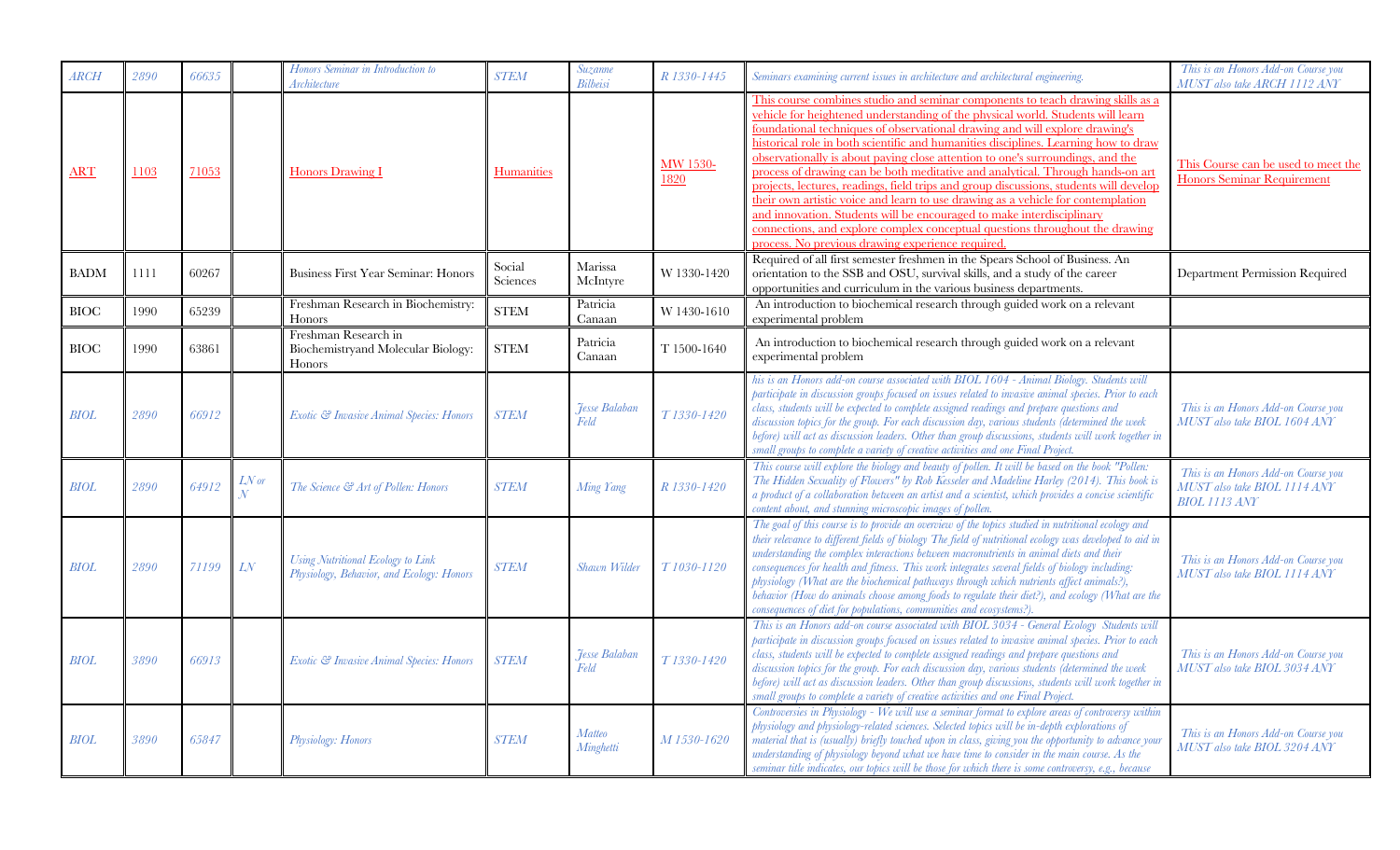|             |      |       |                  |                                                                             |                        |                            |                          | the science is emerging or very complex, because ethical questions arise as a result of the science,<br>and/or because segments of society have difficulty accepting the science. Course meetings will be a<br>combination of professor-led and student-led discussions over topics for which the materials have<br>been given to everyone for review ahead of time in order to come to the class prepared.                                                                                                                                                                                                                                                                                                                                                                                                                                                 |                                                                                              |
|-------------|------|-------|------------------|-----------------------------------------------------------------------------|------------------------|----------------------------|--------------------------|-------------------------------------------------------------------------------------------------------------------------------------------------------------------------------------------------------------------------------------------------------------------------------------------------------------------------------------------------------------------------------------------------------------------------------------------------------------------------------------------------------------------------------------------------------------------------------------------------------------------------------------------------------------------------------------------------------------------------------------------------------------------------------------------------------------------------------------------------------------|----------------------------------------------------------------------------------------------|
| <i>CDIS</i> | 2890 | 70740 | $\boldsymbol{D}$ | <b>Deaf Lived Experiences III: Honors</b>                                   | <b>Social Sciences</b> |                            | F 1130-1220              | nterested in the real-life experiences of deaf/hard-of-hearing people? This class project involves<br>interviews of adults and teens with hearing loss and their families about social, linguistic, and<br>work/school experiences. Practice skills in various stages of community-engaged research: design<br>questions; conduct, annotate, process, and analyze interviews in speech or sign language with an<br>interpreter; summarize and present the process and results; connect with and create resources for<br>the community. Project info: https://dxdx.okstate.edu/. Email Dr. Freeman to request<br>details/permission: valerie.freeman@okstate.edu. Add-on for ASL 2813 Intermediate Grammar,<br>ASL 2713 American Sign Language III, CDIS 2033 Deaf Communication and Education<br>(D), CDIS 4313 Speech Science, CDIS 3413 Intro to Research | This is an Honors Add-on Course you<br>MUST also take ASL 2813 ANY ASL<br>2713 ANY CDIS 2033 |
| <b>CHEM</b> | 2890 | 71284 | LN               | <b>Honors Chemical Demonstrations</b>                                       | <b>STEM</b>            | <b>Nicholas</b><br>Materer | M 1630-1720              | Honors Add-on for Chemistry I (LN) (CHEM 1314) or Chemistry II (LN) (CHEM 1515)                                                                                                                                                                                                                                                                                                                                                                                                                                                                                                                                                                                                                                                                                                                                                                             | This is an Honors Add-on Course you<br>MUST also take CHEM 1314 ANY<br>CHEM 1515 ANY         |
| <b>CHEM</b> | 2890 | 71285 | LN               | Honors Chemistry in Context: Real-Life<br><i>Applications</i>               | <b>STEM</b>            | Laleh Tahsini              | M1630-1720               | Honors Add-on for Chemistry I (LN) (CHEM 1314) or Chemistry II (LN) (CHEM 1515)                                                                                                                                                                                                                                                                                                                                                                                                                                                                                                                                                                                                                                                                                                                                                                             | This is an Honors Add-on Course you<br>MUST also take CHEM 1314 ANY<br><b>CHEM 1515 ANY</b>  |
| <b>CHEM</b> | 2890 | 71287 | LN               | Honors Everyday Chemistry                                                   | <b>STEM</b>            | Gabriel Cook               | W 1630-1720              | Honors Add-on for Chemistry I (LN) (CHEM 1314) or Chemistry II (LN) (CHEM 1515)                                                                                                                                                                                                                                                                                                                                                                                                                                                                                                                                                                                                                                                                                                                                                                             | This is an Honors Add-on Course you<br>MUST also take CHEM 1314 ANY<br><b>CHEM 1515 ANY</b>  |
| <b>CHEM</b> | 2890 | 71289 | LN               | Honors The Chemistry Underlying Forensic<br>Chemistry                       | <b>STEM</b>            | <b>Barry Lavine</b>        | F1630-1720               | Honors Add-on for Chemistry I (LN) (CHEM 1314) or Chemistry II (LN) (CHEM 1515)                                                                                                                                                                                                                                                                                                                                                                                                                                                                                                                                                                                                                                                                                                                                                                             | This is an Honors Add-on Course you<br>MUST also take CHEM 1314 ANY<br>CHEM 1515 ANY         |
| <b>CHEM</b> | 2890 | 71288 | LN               | Honors The Story of Chemistry: From the<br>Periodic Table to Nanotechnology | <b>STEM</b>            | Reza Latifi                | W1630-1720               | Honors Add-on for Chemistry I (LN) (CHEM 1314) or Chemistry II (LN) (CHEM 1515)                                                                                                                                                                                                                                                                                                                                                                                                                                                                                                                                                                                                                                                                                                                                                                             | This is an Honors Add-on Course you<br>MUST also take CHEM 1314 ANY<br>CHEM 1515 ANY         |
| <b>CHEM</b> | 2890 | 71286 | LN               | Honors Understanding Elements Through<br>Fun Chemistry Experiments          | <b>STEM</b>            | Smita Mohanty              | T1630-1720               | Honors Add-on for Chemistry I (LN) (CHEM 1314) or Chemistry II (LN) (CHEM 1515)                                                                                                                                                                                                                                                                                                                                                                                                                                                                                                                                                                                                                                                                                                                                                                             | This is an Honors Add-on Course you<br>MUST also take CHEM 1314 ANY<br>CHEM 1515 ANY         |
| <b>CHEM</b> | 3890 | 71311 |                  | Contemporary Issues in Chemistry and<br><b>Biochemistry: Honors</b>         | <b>STEM</b>            | Allen Apblett              | T1630-1720               | Honor Add-on for Organic Chemistry I (CHEM 3053) or Organic Chemistry II (CHEM<br>3153                                                                                                                                                                                                                                                                                                                                                                                                                                                                                                                                                                                                                                                                                                                                                                      | This is an Honors Add-on Course you<br>MUST also take CHEM 3053 ANY<br><b>CHEM 3153 ANY</b>  |
| <b>CHEM</b> | 3890 | 71290 |                  | Honors Chemistry of the Main Group<br><i>Elements</i>                       | <b>STEM</b>            | <b>Charles</b><br>Weinert  | T1630-1720               | Honor Add-on for Organic Chemistry I (CHEM 3053) or Organic Chemistry II (CHEM<br>3153)                                                                                                                                                                                                                                                                                                                                                                                                                                                                                                                                                                                                                                                                                                                                                                     | This is an Honors Add-on Course you<br>MUST also take CHEM 3053 ANY<br>CHEM 3153 ANY         |
| CS          | 4743 | 68947 |                  | <b>Extended Reality: Honors</b>                                             | <b>STEM</b>            | Blayne<br>Mayfield         | TR 1030-1145             | Survey the history and state-of-the-art of immersive computing, aka VAMR<br>(virtual/augmented/mixed reality) computing. Tools and techniques to develop<br>for a variety of target platforms. Human physiological factors that affect the<br>design and development of immersive systems. The relationship of immersive<br>computing with IoT (Internet of Things). Construction of virtual environments<br>and the tracking of real and virtual objects. Applications of immersive computing<br>to solve real-world problems. May not be used for degree credit with CS 5743.<br>Prerequisite(s): CS 2133 and CS 2433 and CS 3653, each with a grade of "C" or<br>better.                                                                                                                                                                                 |                                                                                              |
| <b>ECON</b> | 2003 | 65206 |                  | Microeconomic Principles for<br><b>Business: Honors</b>                     | Social<br>Sciences     | William<br>McLean          | <b>MWF 0930-</b><br>1020 | Goals, incentives and outcomes of economic behavior with applications and<br>illustrations relevant to business: operation of markets for goods, services and<br>factors of production; the behavior of firms and industries for different types of                                                                                                                                                                                                                                                                                                                                                                                                                                                                                                                                                                                                         |                                                                                              |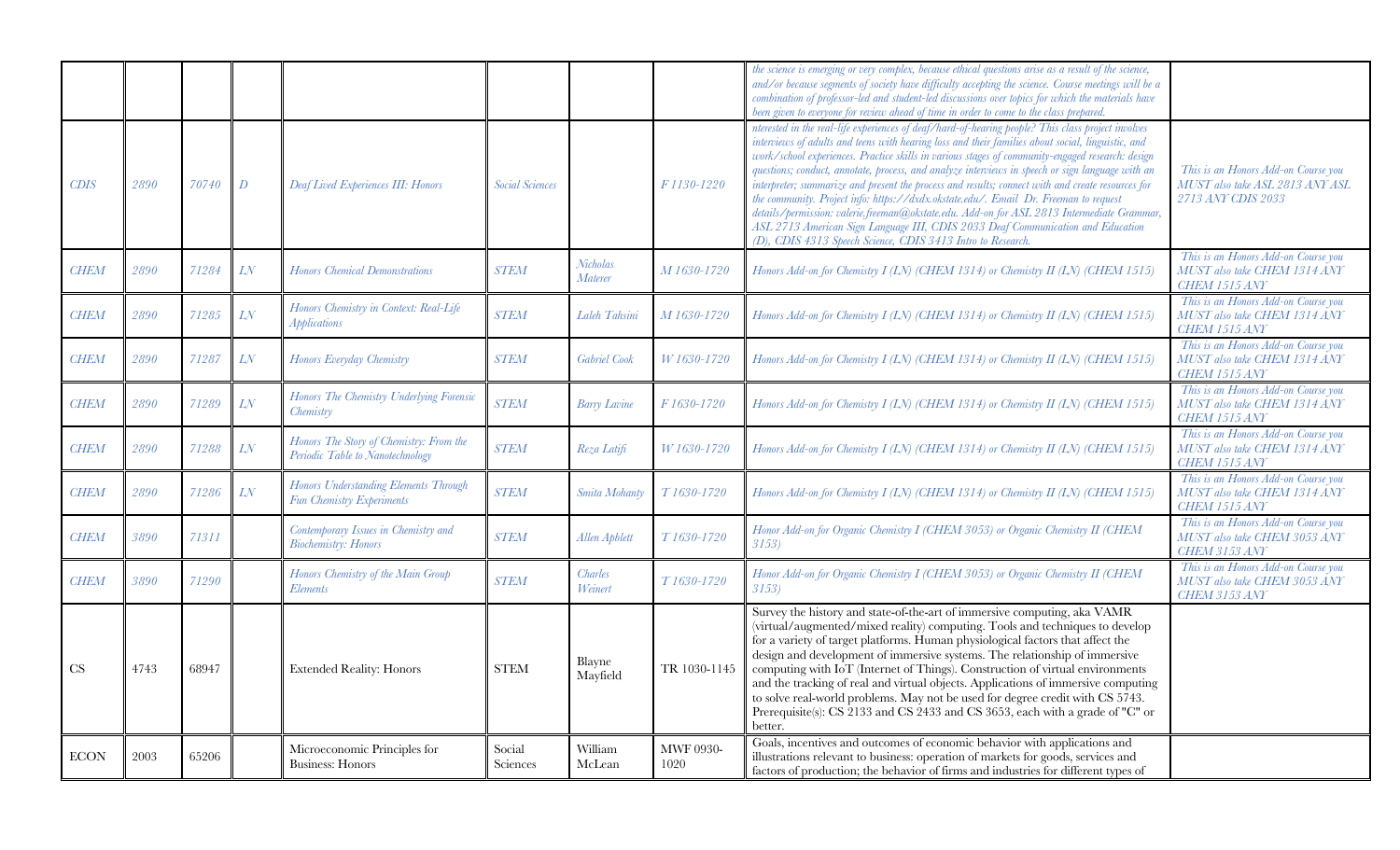|             |      |       |           |                                                                             |                        |                                              |                          | competition; and international exchange. May not be used for degree credit with<br>ECON 1113 or ECON 2103                                                                                                                                                                                                                                                                                                                                                                                                                                                                                                                                                                                                                                                                                                                                                                                                                                                             |                                                                          |
|-------------|------|-------|-----------|-----------------------------------------------------------------------------|------------------------|----------------------------------------------|--------------------------|-----------------------------------------------------------------------------------------------------------------------------------------------------------------------------------------------------------------------------------------------------------------------------------------------------------------------------------------------------------------------------------------------------------------------------------------------------------------------------------------------------------------------------------------------------------------------------------------------------------------------------------------------------------------------------------------------------------------------------------------------------------------------------------------------------------------------------------------------------------------------------------------------------------------------------------------------------------------------|--------------------------------------------------------------------------|
| <b>ECON</b> | 2103 | 60797 | ${\bf S}$ | Introduction to Micro Economics:<br>Honors $(S)$                            | Social<br>Sciences     | William<br>McLean                            | <b>MWF 0930-</b><br>1020 | Goals, incentives and outcomes of economic behavior with applications and<br>illustrations from current social issues: operation of markets for goods, services<br>and factors of production; the behavior of firms and industries in different types of<br>competition; income distribution; and international exchange. May not be used<br>for degree credit with ECON 1113. No general education credit for students also<br>taking ECON 1113 or AGEC 1113.                                                                                                                                                                                                                                                                                                                                                                                                                                                                                                        |                                                                          |
| <b>EDHS</b> | 2510 | 68281 |           | <b>Education and Human Sciences</b><br>Freshman Research Seminar:<br>Honors | Social<br>Sciences     | Mwarumba<br>Mwavita                          | M 1600-1650              | Seminar for College of Education and Human Sciences' freshmen participating in<br>the Freshman Research Scholars Program. Includes exploration of what<br>"research" means in a variety of settings and introduces basic research skills and<br>processes. Previously offered as HES 2510 and HS 2510. Offered for variable<br>credit, 1-3 credit hours, maximum of 6 credit hours. Prerequisite(s): College of<br>Education and Human Sciences major; Admission to the Freshman Research<br>Scholars program.                                                                                                                                                                                                                                                                                                                                                                                                                                                        |                                                                          |
| EEE         | 1020 | 69749 |           | Introduction to Entrepreneurship<br>Supplemental: Honors                    | <b>Social Sciences</b> | <b>7</b> <sub>onathan</sub><br><b>Butler</b> | T1200-1250               | This honors-level supplemental course is designed to complement Introduction to Entrepreneurship<br>with weekly readings and discussions about real-life entrepreneurs throughout history. Students<br>will read and learn about entrepreneurs including Benjamin Franklin, P.T. Barnum, Madam<br>C.J. Walker, Coco Chanel, Enzo Ferrari, Arianna Huffington, Jay-Z, and others. As part of<br>the course, students will take turns teaching their fellow classmates about specific entrepreneurs<br>and leading discussions about how each entrepreneur demonstrated concepts covered in EEE<br>2023. This is a discussion-based honors course add-on and students will be graded on their<br>presentations, leadership, and in-class participation.                                                                                                                                                                                                                 | This is an Honors Add-on Course you<br>MUST also take EEE 2023 ANY       |
| $\rm EEE$   | 2023 | 69774 |           | Introduction to Entrepreneurship:<br>Honors                                 | Social<br>Sciences     | Kristen<br>Madison                           | TR 0900-1015             | Focuses on both the entrepreneurial mindset and the process of launching and<br>growing a new business. Reviews opportunities, innovation, new value creation,<br>business context, existing firms and any area of business or life that pertains to<br>entrepreneurship.                                                                                                                                                                                                                                                                                                                                                                                                                                                                                                                                                                                                                                                                                             |                                                                          |
| <b>EEE</b>  | 3031 | 70047 |           | <b>Entrepreneurial Value Creation in</b><br><b>Society: Honors</b>          | Social<br>Sciences     | Per Bylund                                   | F 0930-1020              | This 1-hour honors seminar presents an intellectual framework for understanding<br>the economic and ethical implications of the forces that promote or hinder the<br>creation of value in society. In particular, students will engage in readings,<br>discussions, and periodic interactions with guest lecturers, related to topics such<br>as: individual liberty and responsibility, economic freedom, fairness and equality,<br>scarcity and property rights, intellectual property, competition and anti-<br>competition, cronyism and despotism, and globalization and free trade. The<br>aforementioned topics will be examined and discussed within the context of<br>governments, institutions, business entities, and consumers, and their collective<br>impact on innovation, entrepreneurship, and advances in societal well-being.<br>This seminar should be of interest to students from diverse majors and<br>backgrounds. There are no prerequisites | This Course can be used to meet the<br><b>Honors Seminar Requirement</b> |
| <b>EEE</b>  | 3031 | 70048 |           | <b>Entrepreneurial Value Creation in</b><br><b>Society: Honors</b>          | Social<br>Sciences     | Per Bylund                                   | F 1030-1120              | This 1-hour honors seminar presents an intellectual framework for understanding<br>the economic and ethical implications of the forces that promote or hinder the<br>creation of value in society. In particular, students will engage in readings.<br>discussions, and periodic interactions with guest lecturers, related to topics such<br>as: individual liberty and responsibility, economic freedom, fairness and equality,<br>scarcity and property rights, intellectual property, competition and anti-<br>competition, cronyism and despotism, and globalization and free trade. The<br>aforementioned topics will be examined and discussed within the context of<br>governments, institutions, business entities, and consumers, and their collective<br>impact on innovation, entrepreneurship, and advances in societal well-being.                                                                                                                      | This Course can be used to meet the<br><b>Honors Seminar Requirement</b> |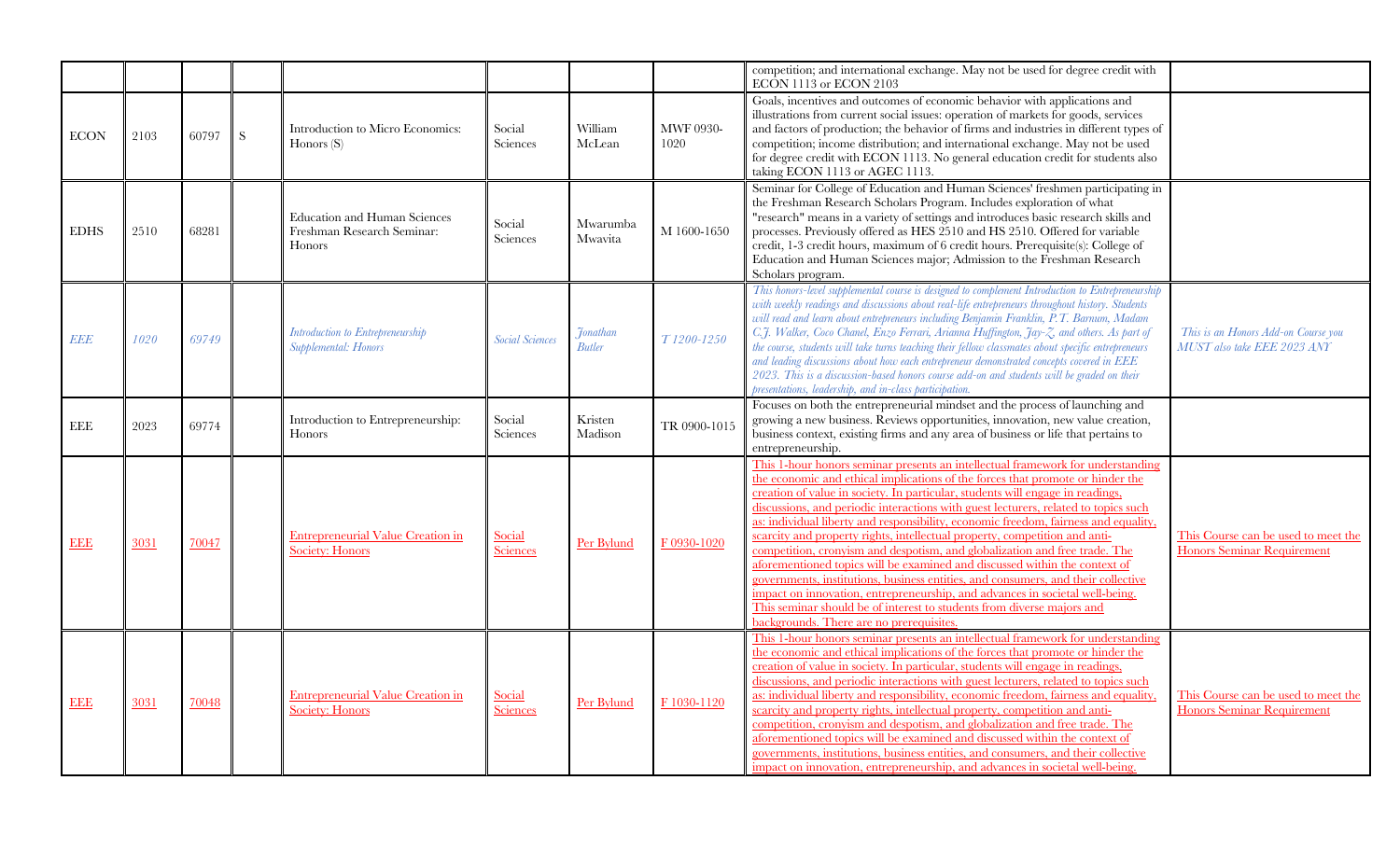|              |      |       |    |                                                   |            |                                |                          | This seminar should be of interest to students from diverse majors and<br>backgrounds. There are no prerequisites                                                                                                                                                                                                                                                                                                                                                                                                                                                                                                                                                                                                                                                                                                                                                                                                                                                                                                                |
|--------------|------|-------|----|---------------------------------------------------|------------|--------------------------------|--------------------------|----------------------------------------------------------------------------------------------------------------------------------------------------------------------------------------------------------------------------------------------------------------------------------------------------------------------------------------------------------------------------------------------------------------------------------------------------------------------------------------------------------------------------------------------------------------------------------------------------------------------------------------------------------------------------------------------------------------------------------------------------------------------------------------------------------------------------------------------------------------------------------------------------------------------------------------------------------------------------------------------------------------------------------|
| ${\rm ENGL}$ | 1313 | 60858 |    | Critical Analysis and Writing I:<br>Honors        | Humanities |                                | MWF 1330-<br>1420        | Expository writing forms, including summary, critique, and synthesis. Writing<br>assignments based on readings from across the curriculum. May be substituted for<br>ENGL 1113 for gifted writers who seek a more challenging course.                                                                                                                                                                                                                                                                                                                                                                                                                                                                                                                                                                                                                                                                                                                                                                                            |
| ENGL         | 1313 | 60860 |    | Critical Analysis and Writing I:<br>Honors        | Humanities |                                | <b>MWF 1230-</b><br>1320 | Expository writing forms, including summary, critique, and synthesis. Writing<br>assignments based on readings from across the curriculum. May be substituted for<br>ENGL 1113 for gifted writers who seek a more challenging course.                                                                                                                                                                                                                                                                                                                                                                                                                                                                                                                                                                                                                                                                                                                                                                                            |
| ${\rm ENGL}$ | 1313 | 60864 |    | Critical Analysis and Writing I:<br><b>Honors</b> | Humanities |                                | TR 1030-1145             | Expository writing forms, including summary, critique, and synthesis. Writing<br>assignments based on readings from across the curriculum. May be substituted for<br>ENGL 1113 for gifted writers who seek a more challenging course.                                                                                                                                                                                                                                                                                                                                                                                                                                                                                                                                                                                                                                                                                                                                                                                            |
| <b>ENGL</b>  | 1413 | 60868 |    | Critical Analysis and Writing II:<br>Honors       | Humanities |                                | <b>MWF 1230-</b><br>1320 | Critical thinking, research, and writing skills necessary for success in courses<br>across the curriculum. Some sections available for honors credit. May be<br>substituted for ENGL 1213 for gifted writers who seek a more challenging course.                                                                                                                                                                                                                                                                                                                                                                                                                                                                                                                                                                                                                                                                                                                                                                                 |
| <b>ENGL</b>  | 1413 | 60871 |    | Critical Analysis and Writing II:<br>Honors       | Humanities |                                | TR 1030-1145             | Critical thinking, research, and writing skills necessary for success in courses<br>across the curriculum. Some sections available for honors credit. May be<br>substituted for ENGL 1213 for gifted writers who seek a more challenging course.                                                                                                                                                                                                                                                                                                                                                                                                                                                                                                                                                                                                                                                                                                                                                                                 |
| ${\rm ENGL}$ | 1413 | 65295 |    | Critical Analysis and Writing II:<br>Honors       | Humanities |                                | MWF 1130-<br>1220        | Critical thinking, research, and writing skills necessary for success in courses<br>across the curriculum. Some sections available for honors credit. May be<br>substituted for ENGL 1213 for gifted writers who seek a more challenging course.                                                                                                                                                                                                                                                                                                                                                                                                                                                                                                                                                                                                                                                                                                                                                                                 |
| ENGL         | 2413 | 60878 | DH | Exploring Literature: Honors (DH)                 | Humanities | Daniel Morse                   | MWF 1130-<br>1220        | Stories permeate the world around us and form an essential part of the human<br>experience. They allow us to live through other eras, travel to distant lands, and<br>see through the eyes of characters whose lives are very different from our own.<br>This discussion-based course supplements traditional literary forms - such as short<br>stories, poems, and plays - with song lyrics and graphic novels, and encourages<br>students to consider texts creatively as they interpret their meanings in a safe<br>environment. Learn to appreciate diversity by examining the world around you<br>through the complex, interconnected lenses of literature!                                                                                                                                                                                                                                                                                                                                                                 |
| <b>ENGL</b>  | 2413 | 60879 | DH | Exploring Literature: Honors (DH)                 | Humanities | Ariel Ross                     | TR 1200-1315             | Blue, blue, electric blue: Conversations Between Text and Image***The well-<br>known phrase "a picture is worth a thousand words" seems to compare words<br>and pictures and decide that words are simply less valuable. But are they really<br>comparable? A picture is worth a thousand words about what? For what purpose?<br>And must we take one or the other? What sort of currency do we create if we<br>refuse the either/or and insist on pictures and words? Or even that pictures are<br>sometimes words, and words are sometimes pictures.***In this course we will read<br>around the long and varied interplay between words and images, from Ancient<br>Greek vases representing mythic scenes to the complicated instances of ekphrasis<br>in the Iliad, from illuminated manuscripts to children's picture books, from<br>graphic novels to modern poetry. Throughout we will try not to privilege any<br>medium of expression over another, but ask what they do separately, and what<br>they can do together. |
| ENGL         | 2413 | 60880 | DH | Exploring Literature: Honors (DH)                 | Humanities | <b>Brandon</b><br>Schneeberger | MW 1430-<br>1545         | This course will serve as an introduction to literature by examining a variety of<br>literary texts and genres, including poetry, drama, and the novel. In our readings<br>and class discussions, we will observe how conversation, speech, or dialogue<br>shapes us as humans. In tracing this theme through works of literature, we will<br>observe how a character's conversation reflects his/her person, how that<br>character comes to know the world and how others come to know him/her. We<br>will thus examine the relationship between conversation and one's lived relations<br>with others touching on additional themes such as the home, family, friendship,                                                                                                                                                                                                                                                                                                                                                      |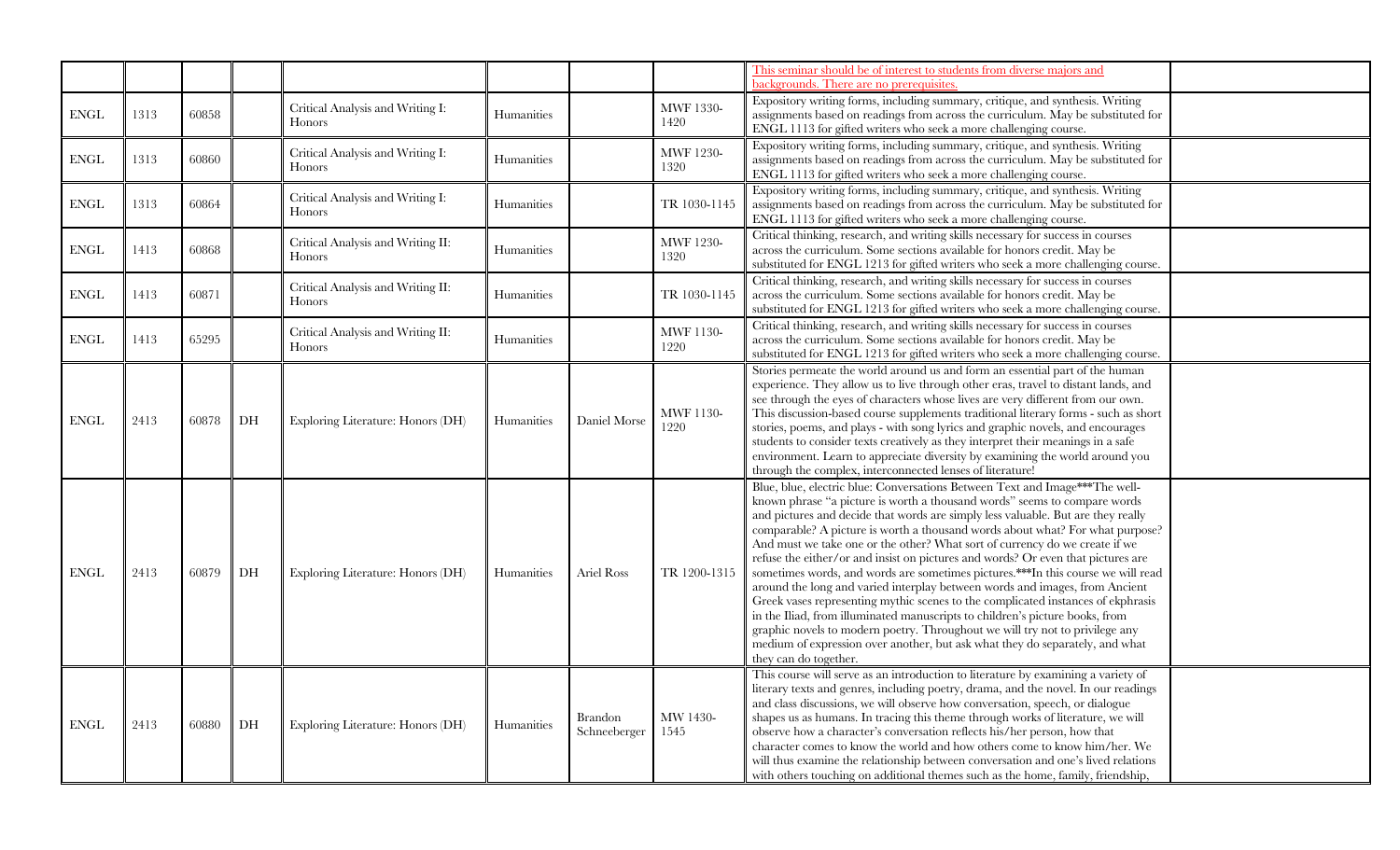|              |      |       |               |                                                                                  |             |                             |                          | and love. Class discussions will look closely at moments in the text, examining<br>how speech and language can lead to both truth and the falsity, how language<br>can both make and distort meaning. In addition, we will consider how cases of<br>deception, masking, flattery, and fraud play themselves out through conversation,<br>and observe how aspects of conversation may nevertheless overcome these<br>temptations, transcending time, culture, and place and serving as a means for<br>unity rather than division.                                                                                                                                                                                                                                                                                                       |                                                                                                              |
|--------------|------|-------|---------------|----------------------------------------------------------------------------------|-------------|-----------------------------|--------------------------|----------------------------------------------------------------------------------------------------------------------------------------------------------------------------------------------------------------------------------------------------------------------------------------------------------------------------------------------------------------------------------------------------------------------------------------------------------------------------------------------------------------------------------------------------------------------------------------------------------------------------------------------------------------------------------------------------------------------------------------------------------------------------------------------------------------------------------------|--------------------------------------------------------------------------------------------------------------|
| <b>ENGL</b>  | 3123 | 71454 | $H_{\rm}$     | Honors Mythology (H)                                                             | Humanities  | Cynthia<br><b>Rogers</b>    | TR 0900-1015             | In this course, we will read Greek and Roman Mythology-ancient stories that tell<br>about heroes, heroines, monsters, gods, goddesses, and the founding of nations.<br>We will explore how the cultures around the classical Mediterranean created<br>these stories to investigate humanity's desires, courage, community, justice, and<br>faith. Understanding this network of compelling and enduring stories will enable<br>us to also look at the inheritance of these ideas in our own art, literature, and<br>culture.                                                                                                                                                                                                                                                                                                           | This Course can be used to meet the<br>Honors Seminar Requirement                                            |
| <b>ENGR</b>  | 1000 | 69776 |               | <b>Beyond Failure -- Learning from Failures</b><br>and Natural Disasters: Honors | <b>STEM</b> | Norbert Delatte             | R 1630-1720              | An introduction to engineering failure analysis and forensic engineering. In depth study of failure<br>case histories across various disciplines of engineering. How failures and lessons learned are used<br>to improve codes, procedures, and practices. Ethical and professional issues in engineering are also<br>discussed.                                                                                                                                                                                                                                                                                                                                                                                                                                                                                                       | This is an Honors Add-on Course you<br>MUST also take ENGR 1111 ANY<br><b>Instructor Permission Required</b> |
| <b>ENGR</b>  | 1000 | 69778 |               | Engineering Design with CAD for MAE:<br><b>Honors</b>                            | <b>STEM</b> | <b>Jeffrey</b><br>Callicoat | F1130-1220               | Add-on for Engineering Design with CAD for MAE                                                                                                                                                                                                                                                                                                                                                                                                                                                                                                                                                                                                                                                                                                                                                                                         | This is an Honors Add-on Course you<br>MUST also take ENGR 1332 ANY<br><b>Instructor Permission Required</b> |
| ${\rm ENGR}$ | 1412 | 61104 |               | <b>Introductory Engineering Computer</b><br>Programming: Honors                  | <b>STEM</b> | Jennifer<br>Glenn           | T 1200-1250              | Programming to solve problems typical of practice in engineering. Techniques<br>and methods.                                                                                                                                                                                                                                                                                                                                                                                                                                                                                                                                                                                                                                                                                                                                           |                                                                                                              |
| ${\rm ENSC}$ | 2113 | 61107 |               | <b>Statics: Honors</b>                                                           | <b>STEM</b> | Carisa<br>Ramming           | <b>MWF 0930-</b><br>1020 | Resultants of force systems, static equilibrium of rigid bodies, statics of structures,<br>and fluid statics. Shear and moment diagrams. Prerequisite(s): MATH 2144 and<br>either PHYS 1114 or PHYS 2014 with grade of "C" or better.                                                                                                                                                                                                                                                                                                                                                                                                                                                                                                                                                                                                  |                                                                                                              |
| <b>ENSC</b>  | 2113 | 61108 |               | <b>Statics: Honors</b>                                                           | <b>STEM</b> | Carisa<br>Ramming           | MWF 0930-<br>1020        | Resultants of force systems, static equilibrium of rigid bodies, statics of structures,<br>and fluid statics. Shear and moment diagrams. Prerequisite(s): MATH 2144 and<br>either PHYS 1114 or PHYS 2014 with grade of "C" or better.                                                                                                                                                                                                                                                                                                                                                                                                                                                                                                                                                                                                  |                                                                                                              |
| ${\rm ENSC}$ | 2113 | 61109 |               | <b>Statics: Honors</b>                                                           | <b>STEM</b> | Carisa<br>Ramming           | <b>MWF 0930-</b><br>1020 | Resultants of force systems, static equilibrium of rigid bodies, statics of structures,<br>and fluid statics. Shear and moment diagrams. Prerequisite(s): MATH 2144 and<br>either PHYS 1114 or PHYS 2014 with grade of "C" or better.                                                                                                                                                                                                                                                                                                                                                                                                                                                                                                                                                                                                  |                                                                                                              |
| <b>ENSC</b>  | 2123 | 61110 |               | Elementary Dynamics: Honors                                                      | <b>STEM</b> | <b>James</b><br>Manimala    | TR 0900-1015             | Kinematics and kinetics of particles, systems of particles, and rigid bodies from a<br>Newtonian viewpoint using vector algebra and calculus. Work-energy and<br>impulse-momentum principles. Planar and three-dimensional kinetics and<br>kinematics of rigid bodies.                                                                                                                                                                                                                                                                                                                                                                                                                                                                                                                                                                 |                                                                                                              |
| <b>ENSC</b>  | 2143 | 61112 |               | Strength of Materials: Honors                                                    | <b>STEM</b> | Robert<br>Emerson           | <b>MWF 1230-</b><br>1320 | Bending moments, deformation and displacement in elastic and plastic<br>deformable bodies. Axial, torsional and shear loads. Buckling stress<br>transformations and combined loads. Prerequisite(s): ENSC 2113 with grade of<br>"C" or better.                                                                                                                                                                                                                                                                                                                                                                                                                                                                                                                                                                                         |                                                                                                              |
| <b>ENTO</b>  | 4400 | 61440 | $\mathcal{N}$ | Honors Insects & Society                                                         | <b>STEM</b> | William<br>Hoback           | W 1400-1450              | Insects and Society examines the role insects have played in human lives historically and in the<br>present day. Insects contribute more than \$50 billion dollars to the U.S. economy and they kill<br>more than one million people worldwide every year. For the fall Honors option, we will read and<br>discuss Locust by Jeff Lockwood. The Rocky Mountain migratory locust was the most abundant<br>animal on the planet and caused great hardships until the early 1900s as the western United<br>States was settled. Today, it is extinct. This book examines the impact of the locust on the<br>American west and reasons for its unintended extinction. Students will investigate the roles of<br>biodiversity, ecology, and human disturbance in shaping our world in the past, present, in order to<br>consider the future. | This is an Honors Add-on Course you<br>MUST also take ENTO 2003 ANY                                          |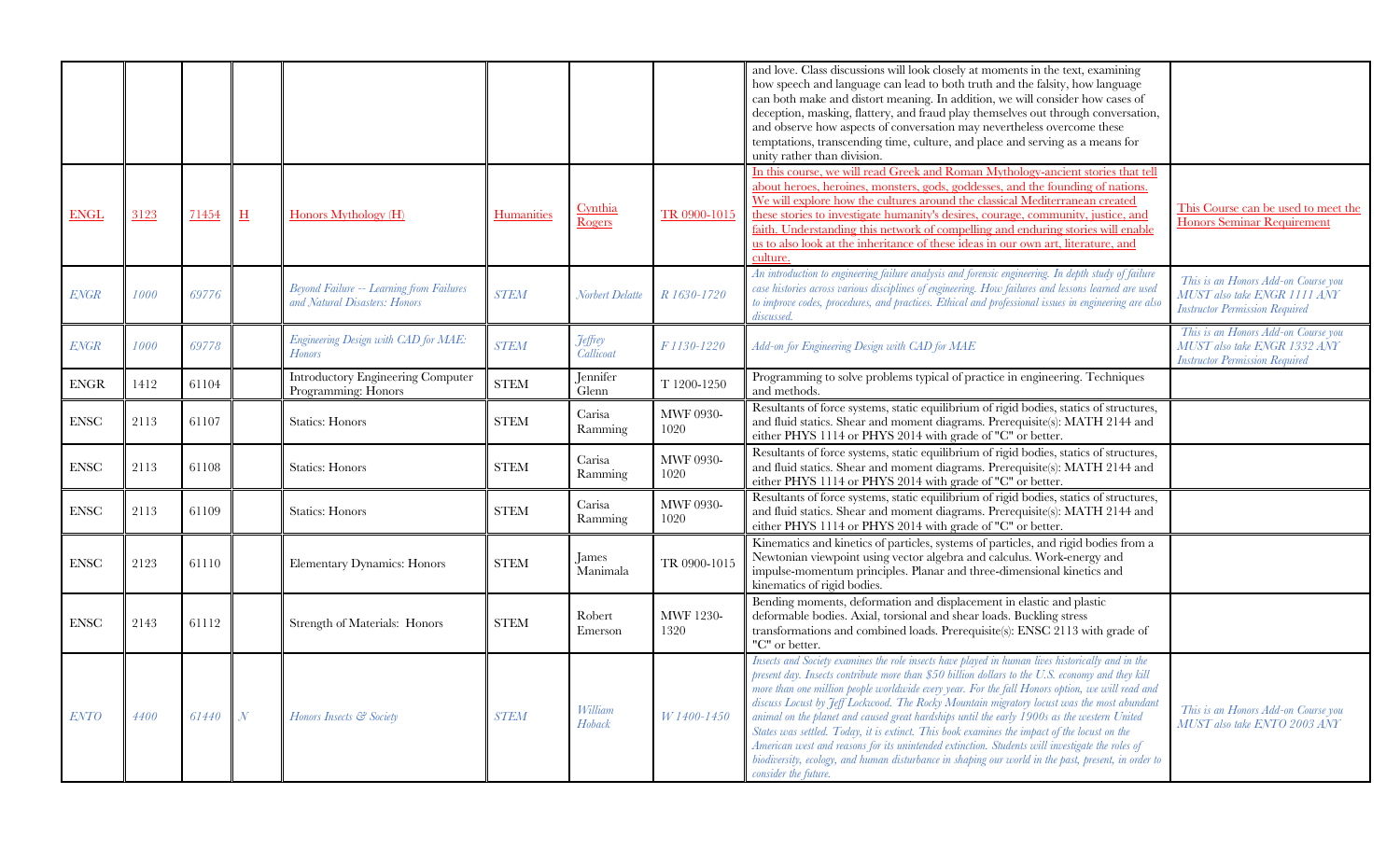| <b>GEOG</b> | 2890 | 64921 | $I\!S$                   | Honors Experience in Geography: Cultural<br>Geography                     | <b>Social Sciences</b>    | <b>Brad Bays</b>      | R 1500-1615            | This one credit-hour honors class will emphasize critical discussion. Accordingly, students will<br>1) read and discuss additional readings associated with each textbook chapter's theme 2) write<br>short critical reaction papers on additional reading associated with each textbook chapter's theme<br>and 3) do a creative research project based on a theme from the course, presenting that research to<br>the class. (May be taken with any GEOG 1113 section)                                                                                                                                                                                                                                                                                                                                                                                                                                                                                                                                                                                                                                                                                                                                                                                                                                                                                                                                                                                                                  | This is an Honors Add-on Course you<br>MUST also take GEOG 1113 ANY      |
|-------------|------|-------|--------------------------|---------------------------------------------------------------------------|---------------------------|-----------------------|------------------------|------------------------------------------------------------------------------------------------------------------------------------------------------------------------------------------------------------------------------------------------------------------------------------------------------------------------------------------------------------------------------------------------------------------------------------------------------------------------------------------------------------------------------------------------------------------------------------------------------------------------------------------------------------------------------------------------------------------------------------------------------------------------------------------------------------------------------------------------------------------------------------------------------------------------------------------------------------------------------------------------------------------------------------------------------------------------------------------------------------------------------------------------------------------------------------------------------------------------------------------------------------------------------------------------------------------------------------------------------------------------------------------------------------------------------------------------------------------------------------------|--------------------------------------------------------------------------|
| <b>GEOL</b> | 2890 | 70366 | $\overline{\mathcal{N}}$ | <b>Beyond Dinosaurs: Honors</b>                                           | <b>STEM</b>               | <b>Ashley Burkett</b> | M 1130-1220            | Beyond Dinosaurs is an add-on option for GEOL 1003: The Story of Dinosaurs. Beyond<br>Dinosaurs will allow students to delve deeper into their dinosaur curiosities through student-<br>driven research, creative, or constructive based project. Students are expected develop and complete<br>an independent project complimentary to, but in more detail than, the materials being covered in<br>GEOL 1003: The Story of Dinosaurs. The instructor has a list of ideas which may be of<br>interest for the student to work on, but students are welcome to generate their own ideas for the<br>projects. Projects should consist of a written or tangible physical model/material generated as a<br>result of the student's research. An example of a written report includes the aggregation of<br>scientific literature into one synthesized document consisting of 10-15 pages. If a physical model<br>or set of materials is generated it should be turned in with a short 5-8page description and<br>explanation of the project. An example of such a project would be a scale model of a dinosaur or<br>portion of a dinosaur in which the accompanying text sites the sources and reasonings behind<br>model dimensions or artistic choices. Students will meet weekly with the instructor to discuss their<br>idea, progress, and troubleshoot issues. The use of 3D printing can also be made available once<br>students have completed training on the Geology 3D printers. | This is an Honors Add-on Course you<br>MUST also take GEOL 1003 66384    |
| <b>GEOL</b> | 2890 | 65873 | LN                       | <b>Earth Resources: Honors</b>                                            | <b>STEM</b>               | Natascha<br>Riedinger | T <sub>1500-1550</sub> | A large amount of the various resources used by human society have their origin in geologic events<br>and processes. This course will aim to provide a more in-depth introduction to key resources<br>alongside GEOL1114. The resources to be covered will include energy, minerals, rocks and those<br>necessary for life. Specific resources that may be covered include groundwater, surface water, soil,<br>building materials, metals - precious, base and technology specific, renewable energy and fossil<br>fuels. Currently, the relative importance of different resources is changing, and understanding their<br>origin is important to investigating these changes. Examples include the decline in coal production<br>related to an increase in gas and renewable energy resources, as well the changing need for<br>different metals to support the development of technologies like smart phones, touch screens, solar<br>panels, electric cars and large capacity batteries.                                                                                                                                                                                                                                                                                                                                                                                                                                                                                            | This is an Honors Add-on Course you<br>MUST also take GEOG 1114 ANY      |
| <b>HDFS</b> | 2113 | 69797 | S                        | Lifespan Human Development (S):<br>Honors                                 | Social<br><b>Sciences</b> | Whitney<br>Bailey     | TR 0900-1015           | Study of human development within diverse family systems. Taught from a life<br>span perspective.                                                                                                                                                                                                                                                                                                                                                                                                                                                                                                                                                                                                                                                                                                                                                                                                                                                                                                                                                                                                                                                                                                                                                                                                                                                                                                                                                                                        | This Course can be used to meet the<br><b>Honors Seminar Requirement</b> |
| <b>HDFS</b> | 3123 | 70611 | S                        | Parenting: Honors (S)                                                     | Social<br><b>Sciences</b> | Whitney<br>Bailey     | TR 1030-1145           | This course is designed to expose upper-level students to the complexities of<br>parenting across the lifespan, with special emphasis on the bi-directional and<br>systemic nature of the parent-child relationship. Thus, parenting will be viewed as<br>being affected by individual child characteristics as well as being embedded in<br>larger family, school, neighborhood, workplace, and community systems. This is<br>a General Education "S" course.                                                                                                                                                                                                                                                                                                                                                                                                                                                                                                                                                                                                                                                                                                                                                                                                                                                                                                                                                                                                                           | This Course can be used to meet the<br><b>Honors Seminar Requirement</b> |
| <b>HIST</b> | 2513 | 70457 | $\overline{\mathbf{H}}$  | Plantation to Plate: Sugar, Bananas,<br>and Coffee in America: Honors (H) | Humanities                | <b>Sarah Foss</b>     | TR 0900-1015           | Sugar, bananas, and coffee are predominant staples in our diet. Inexpensive and<br>abundant, and seemingly harmless, these three tropical commodities have<br>drastically shaped the producing societies, and they have created huge industries<br>and food cultures in the consuming countries. Our focus will be on the U.S. and<br>Latin America, and we'll tackle topics such as fair trade, environmental issues,<br>slavery, migration, marketing and culture, foreign policy, and capitalism. Our<br>sources include declassified CIA documents, 1960s advertisements, historical<br>photographs, firsthand narratives, recent investigative journalism and court cases.<br>and documentary film. Classes are structured to be a combination of lecture and<br>discussion, and assignments include reading response essays, a newspaper journal<br>and a final creative project. By the end of the semester, you will be more<br>knowledgeable about historical and present-day Latin America, the ways that                                                                                                                                                                                                                                                                                                                                                                                                                                                                      | This Course can be used to meet the<br><b>Honors Seminar Requirement</b> |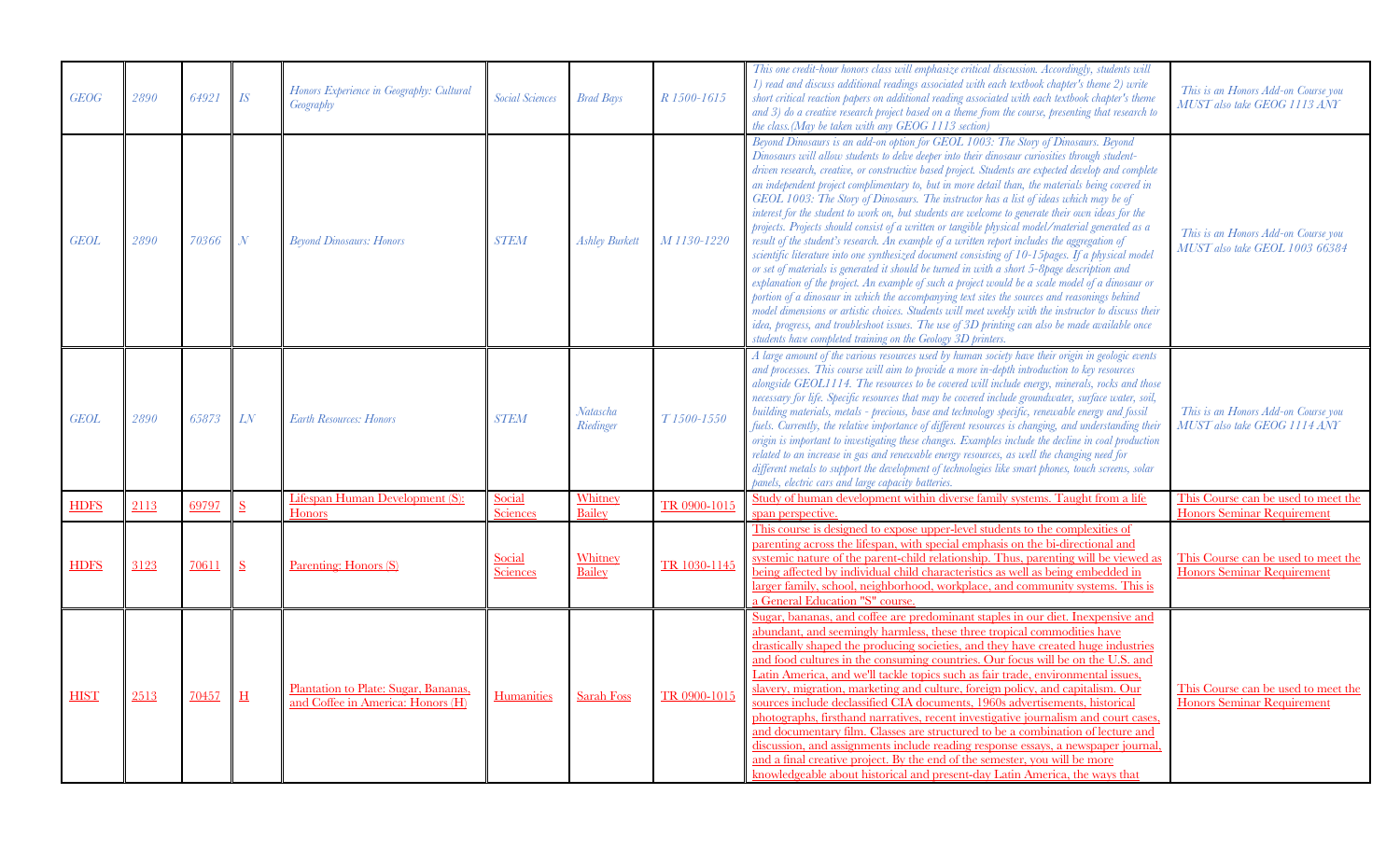|             |      |       |                  |                                                                                         |                           |                     |                          | commodities and the history of their exchanges shape our lives and eating habits                                                                                                                                                                                                                                                                                                                                                                                                                                                                                                                                                                                                                                                                                                                                                                                                                                                                                                                                                                                                                                                                                                                                                         |                                                                                                                                                                                                                                                                                                                                                                                                                                                                                                                                                                                                                                                       |
|-------------|------|-------|------------------|-----------------------------------------------------------------------------------------|---------------------------|---------------------|--------------------------|------------------------------------------------------------------------------------------------------------------------------------------------------------------------------------------------------------------------------------------------------------------------------------------------------------------------------------------------------------------------------------------------------------------------------------------------------------------------------------------------------------------------------------------------------------------------------------------------------------------------------------------------------------------------------------------------------------------------------------------------------------------------------------------------------------------------------------------------------------------------------------------------------------------------------------------------------------------------------------------------------------------------------------------------------------------------------------------------------------------------------------------------------------------------------------------------------------------------------------------|-------------------------------------------------------------------------------------------------------------------------------------------------------------------------------------------------------------------------------------------------------------------------------------------------------------------------------------------------------------------------------------------------------------------------------------------------------------------------------------------------------------------------------------------------------------------------------------------------------------------------------------------------------|
|             |      |       |                  |                                                                                         |                           |                     |                          | in the present, and how you can make more informed consumption decisions.                                                                                                                                                                                                                                                                                                                                                                                                                                                                                                                                                                                                                                                                                                                                                                                                                                                                                                                                                                                                                                                                                                                                                                |                                                                                                                                                                                                                                                                                                                                                                                                                                                                                                                                                                                                                                                       |
| <b>HIST</b> | 3890 | 71668 |                  | From Assassin's Creed to Witcher:<br>Medieval History and Modern Media<br><b>Honors</b> | <b>Humanities</b>         | <b>Emily Graham</b> | T0900-0950               | From video games to $TV$ and movies, the pre-modern past is everywhere in the media we<br>consume. This course will consider three fundamental questions: How does historical knowledge<br>shape modern media? How are mis-interpretations and abuse of historical narrative reflected and<br>spread by modern media? Can we use modern media to learn, and even teach, history? We will<br>examine a range of media and periods including Assassin's Creed, the Crusades and Renaissance<br>Italy; the Witcher and Polish nationalism; Sid Meier's Civilizations; Disney movies; and Game<br>of Thrones. May be used as an add-on for any of the following courses: HIST 1103 Survey of<br>American History, HIST 1493 American History Since 1865 (DH). HIST 1613 Western<br>Civilization to 1500 (H), HIST 1623 Western Civilization after 1500 (H), HIST 1713<br>Survey of Eastern Civilization (H), HIST 1813 World History from Ancient Times to 1500<br>(H), HIST 1823 World History 1500 to Present (H), HIST 3203 History of the Present<br>(H), HIST 3363 Popular Religion in the West, 1300-1700 (H), HIST 3373 Invasion and<br>Identity: The Medieval English World: 700-1400 (H), HIST 3383 Tudor-Stuart England<br>$(H)$ . | This is an Honors Add-on Course you<br>MUST also take one of HIST 1103<br>Survey of American History, HIST 1493<br>American History Since 1865 (DH).<br>HIST 1613 Western Civilization to<br>1500 (H), HIST 1623 Western<br>Civilization after 1500 (H), HIST 1713<br>Survey of Eastern Civilization (H), HIST<br>1813 World History from Ancient Times<br>to 1500 (H), HIST 1823 World History<br>1500 to Present (H), HIST 3203<br>History of the Present (H), HIST<br>3363 Popular Religion in the West,<br>1300-1700 (H), HIST 3373 Invasion<br>and Identity: The Medieval English<br>World: 700-1400 (H), HIST 3383<br>Tudor-Stuart England (H). |
| <b>HIST</b> | 3890 | 68702 | $\boldsymbol{H}$ | Magic and Superstition: Honors                                                          | <b>Humanities</b>         | David Dandrea       | W 1230-1320              | This course will explore magic and superstition in the Western tradition, from Antiquity to the<br>present. Magic was a serious subject of study, investigated by scientists and theologians as a way<br>to unlock the secrets of nature and understand the workings of supernatural power. Students will<br>examine how the efforts to differentiate between learned magic and popular superstition shaped the<br>development of modern western science and religious belief. Topics covered in the course include<br>Roman divination, medieval demonology, early modern witchcraft, and Nazi paganism. This<br>course is an add-on for HIST 1613, History of Western Civilization to 1500 - HIST 1623,<br>History of Western Civilization after 1500. HIST 3203, The Medieval World, 500-1500,<br>or HIST 3363, Popular Religion in the West, 1300-1700                                                                                                                                                                                                                                                                                                                                                                               | This is an Honors Add-on Course you<br>MUST also take one of HIST 1613,<br>History of Western Civilization to 1500 -<br>HIST 1623, History of Western<br>Civilization after 1500. HIST 3203,<br>The Medieval World, 500-1500, or<br>HIST 3363, Popular Religion in the<br>West, 1300-1700                                                                                                                                                                                                                                                                                                                                                             |
| <b>HIST</b> | 3980 | 70697 |                  | <b>Mythology and Religion: Honors</b>                                                   | <b>Humanities</b>         | <b>Tonia Nash</b>   | TR 1200-1315             | This course, specifically designed for honors students, uses myths from<br>Mesopotamia, Egypt and Canaan from the third to the first millennia B.C. as a<br>starting point for considering the fundamentals of ancient polytheistic religions in<br>these regions. This course places religion and myth within a historical context.<br>We will also read some prayers, letters to gods and treaties to see how religion<br>permeated ancient life. The course is writing intensive: students must have passed<br>Comp I to enroll.                                                                                                                                                                                                                                                                                                                                                                                                                                                                                                                                                                                                                                                                                                      | This Course can be used to meet the<br><b>Honors Seminar Requirement</b>                                                                                                                                                                                                                                                                                                                                                                                                                                                                                                                                                                              |
| <b>HONR</b> | 1000 | 66646 |                  | <b>Class, Inequality and Democracy:</b><br><b>Honors</b>                                | Social<br><b>Sciences</b> | Joshua Jansa        | <b>MWF 0930-</b><br>1020 | In the United States, the richest three Americans-Bill Gates, Jeff Bezos, and<br>Warren Buffet-hold as much wealth as the poorest 160 million Americans. That's<br>a higher level of economic inequality than colonial times. Can American<br>democracy survive when there is such inequality between citizens? In answering<br>this question, this course addresses why inequality matters, why it has risen in<br>recent years, how income affects political participation, and why there is a<br>persistent race and gender wealth gap. The ultimate goal is to understand the<br>impact of inequality on the health of democracy, including whether the poor and<br>working class have equal voice in the policy process and whether increased<br>inequality has fostered resentment, authoritarianism, and populism in American<br>elections. students will learn about the course topic through data and narrative.<br>Students will explore quantitative data and statistical estimates related to<br>inequality. The goal is for students to leave the course with a basic ability to<br>comprehend applied data and statistics. Students will also read about people's<br>experiences with poverty and inequality.              | This Course can be used to meet the<br><b>Honors Seminar Requirement</b>                                                                                                                                                                                                                                                                                                                                                                                                                                                                                                                                                                              |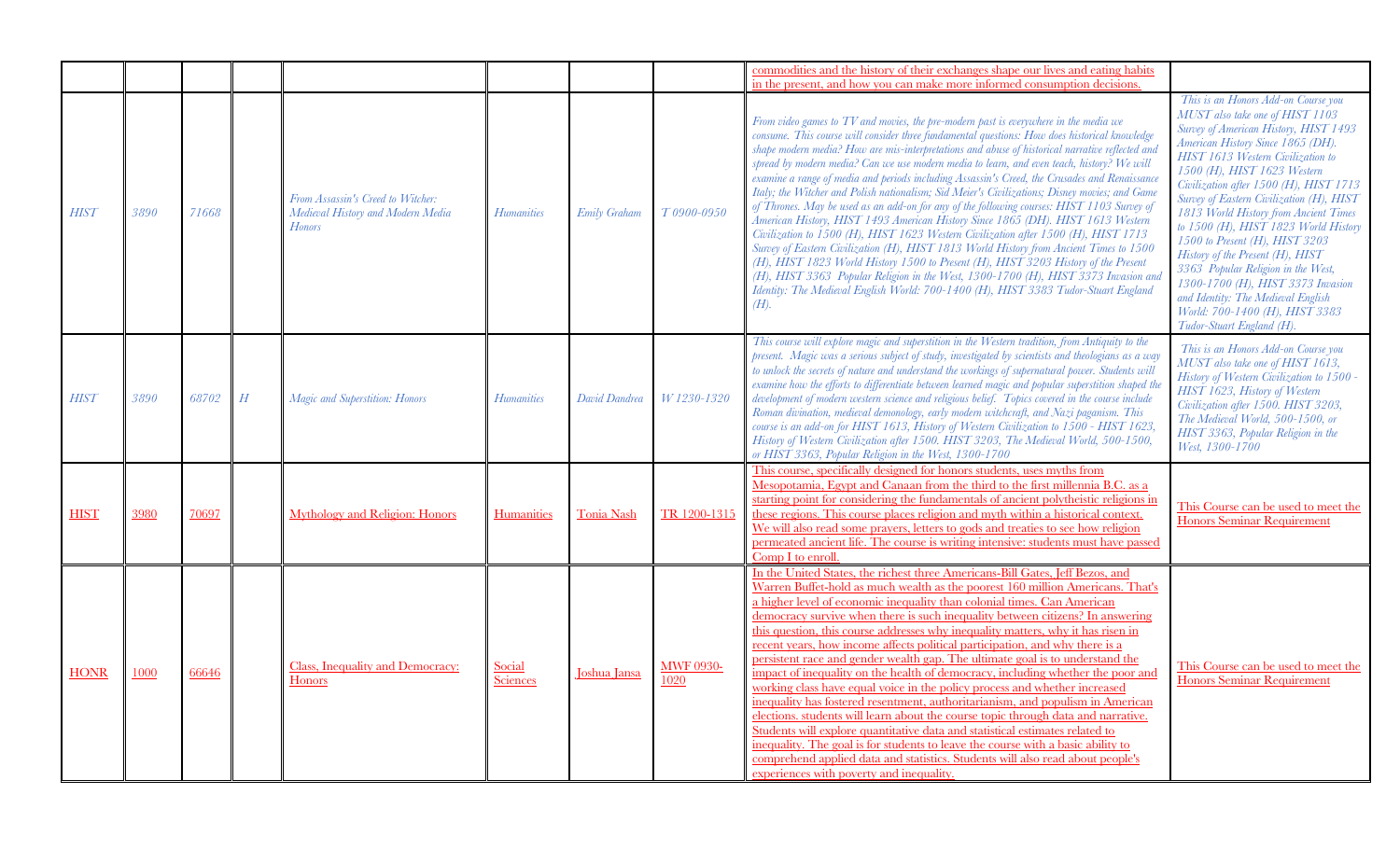| <b>HONR</b> | 1000 | 71505 |                       | <b>Eloquent Persuasion for the 21st</b><br><b>Century: Honors</b> | Social<br>Sciences        | William<br>Holmes                   | TR 1030-1120            | This course is designed to teach students of the Post-Internet Age how to<br>communicate through oral presentation and speeches, to counter what is<br>becoming the lost art of verbal communication. From the most informal and<br>commonplace situations, to the most formal platforms on the national and<br>international scale, this will give them a familiarity with the world's most<br>significant speeches which shaped modern civilization. Reading those words will<br>also bring historical figures to life. Building on that foundation, they will then<br>prepare, write, and practice speaking in class. This will give them the confidence<br>that only experience and detailed critiques will provide. It will show the power of<br>precise writing, as Abraham Lincoln's Gettysburg Address, for example,<br>demonstrated in only 272 words. All students will eventually give a prepared<br>speech at some time in their lives, making this an invaluable tool                                                         | This Course can be used to meet the<br><b>Honors Seminar Requirement</b>                                                                                                                                                                                                                                         |
|-------------|------|-------|-----------------------|-------------------------------------------------------------------|---------------------------|-------------------------------------|-------------------------|--------------------------------------------------------------------------------------------------------------------------------------------------------------------------------------------------------------------------------------------------------------------------------------------------------------------------------------------------------------------------------------------------------------------------------------------------------------------------------------------------------------------------------------------------------------------------------------------------------------------------------------------------------------------------------------------------------------------------------------------------------------------------------------------------------------------------------------------------------------------------------------------------------------------------------------------------------------------------------------------------------------------------------------------|------------------------------------------------------------------------------------------------------------------------------------------------------------------------------------------------------------------------------------------------------------------------------------------------------------------|
| <b>HONR</b> | 1000 | 61546 |                       | <b>Future of Veterinary Medicine:</b><br>Honors                   | <b>STEM</b>               | <b>Brianne</b><br>Taylor            | T 1500-1550             | Future of Veterinary Medicine This seminar will focus on career opportunities for<br>veterinarians in the 21st century. Veterinarians from several career areas will<br>discuss with students the opportunities and training programs available to<br>prospective veterinarians. Contemporary issues facing the profession will also be<br>discussed.                                                                                                                                                                                                                                                                                                                                                                                                                                                                                                                                                                                                                                                                                      | This Course can be used to meet the<br>Honors Seminar<br><b>RequirementDepartment</b><br><b>Permission Required</b>                                                                                                                                                                                              |
| <b>HONR</b> | 1000 | 71424 |                       | Honors Executive Book Club: Killers<br>of the Flower Moon         | Humanities                | Lindsey<br>Smith                    | T0900-0950              | The Executive Book Club is a one-hour Honors seminar. The basic structure of<br>the course is that a member of the University's executive team will set a book for<br>the class to read. The executive will meet with the class at the beginning of the<br>semester to talk about why they chose the book and then again at the end of the<br>semester to discuss the book with the students after the you have read it. In the<br>interim the class will meet weekly with the professor in an appropriate subject<br>area based on the book chosen to go through the book to read it and discuss it<br>with the class so that they are ready for the final discussion at the end of the<br>semester. This semester the book has been chosen by our President Dr. Kayse<br>Shrum. President Shrum has chosen the "Killers of the Flower Moon: The Osage<br>Murders and the Birth of the FBI". This a nonfiction book about a series of<br>murders of wealthy Osage people that took place in Osage County, Oklahoma in<br>the early 1920s. | To obtain a permit for this class<br>please e-mail Dr. Garbutt<br>keith.garbutt@okstate.eduThis<br>Course can be used to meet the<br><b>Honors</b> Seminar<br><b>RequirementDepartment</b><br>Permission Required To obtain a<br>permit for this class please e-mail<br>Dr. Garbutt<br>keith.garbutt@okstate.edu |
| <b>HONR</b> | 1000 | 71263 | $\overline{\text{H}}$ | <b>Introductory Honors Topics:</b><br>Remembering the Sixties (H) | <b>Humanities</b>         | William<br>Decker                   | <b>MW 1430-</b><br>1545 | Examining both fictional and nonfictional accounts of events that defined the<br>1960s (Civil Rights Movement, political assassinations, Vietnam War,<br>counterculture, public protest, Woodstock, moon landing, Manson murders, and<br>so on), we will consider the many different and contradictory narratives that<br>contribute to our idea of what happened during this momentous decade and how<br>we understand its legacies. In addition to works by Ken Kesey, James Baldwin,<br>Alice Walker, Joan Didion, Tim O'Brien, and Robert Stone, we will view films<br>and television programs that depict the period. As well, each week we will set<br>aside time to sample the music that provided the period's narrative soundtrack                                                                                                                                                                                                                                                                                                | This Course can be used to meet the<br><b>Honors Seminar Requirement</b>                                                                                                                                                                                                                                         |
| <b>HONR</b> | 1000 | 66649 |                       | Living in Space: Honors                                           | <b>STEM</b>               | Kathryn<br>Gardner-<br><u>Vandy</u> | TR 1500-1615            | To explore the multi-faceted concept of human beings living in space, students<br>will begin by asking STEM-oriented questions. Topics include propulsion,<br>orbital mechanics, psychology, medical physics, textile design, agricultural<br>engineering, mechanical and aerospace engineering, and Earth and planetary<br>sciences. In the second part of the course, students will work as a team to design<br>a long-term human space mission and present their proposed mission idea.                                                                                                                                                                                                                                                                                                                                                                                                                                                                                                                                                 | This Course can be used to meet the<br>Honors Seminar Requirement                                                                                                                                                                                                                                                |
| <b>HONR</b> | 1000 | 69746 |                       | <b>Nutrition Misinformation in the</b><br>Digital Age: Honors     | Social<br><b>Sciences</b> | <b>Lauren</b><br>Amaya              | TR 1200-1315            | This course is designed to provide an introduction to evidence-based nutrition<br>information with everyday examples that can be incorporated into students' lives,<br>regardless of their field of study. Students will learn about a variety of popular<br>nutrition topics and will learn how to differentiate nutrition fact from fiction.<br>Information learned in the course has the potential to impact students so that                                                                                                                                                                                                                                                                                                                                                                                                                                                                                                                                                                                                           | This Course can be used to meet the<br><b>Honors Seminar Requirement</b>                                                                                                                                                                                                                                         |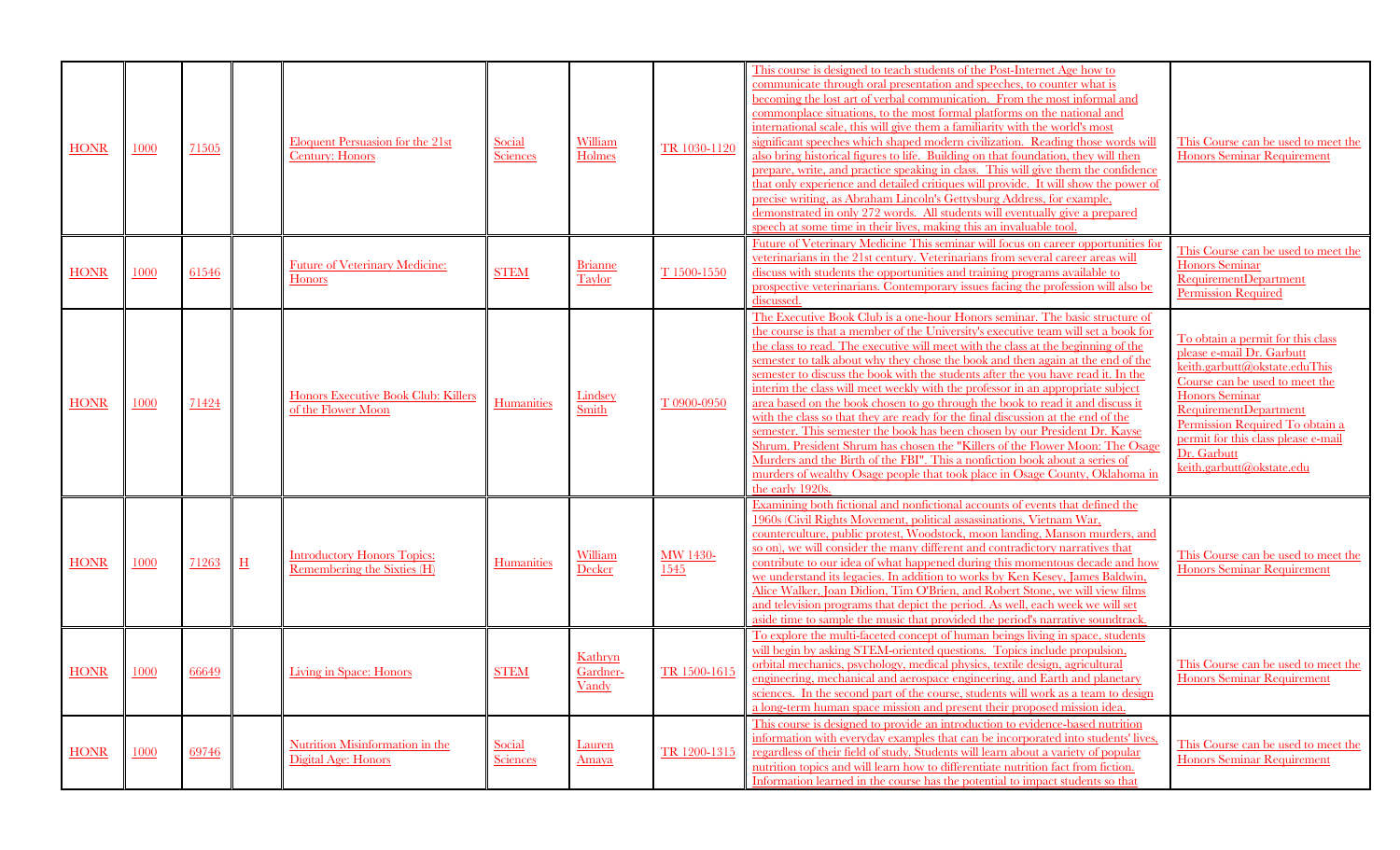|             |      |       |                          |                                                               |                                  |                     |                          | they may practice their newfound skillset with friends and family to enhance the<br>health and well-being of their communities.                                                                                                                                                                                                                                                                                                                                                                                                                                                                                                                                                                                                                                                                                                                                                                                                                                                                                                                                                                                                                                                                                                              |                                                                          |
|-------------|------|-------|--------------------------|---------------------------------------------------------------|----------------------------------|---------------------|--------------------------|----------------------------------------------------------------------------------------------------------------------------------------------------------------------------------------------------------------------------------------------------------------------------------------------------------------------------------------------------------------------------------------------------------------------------------------------------------------------------------------------------------------------------------------------------------------------------------------------------------------------------------------------------------------------------------------------------------------------------------------------------------------------------------------------------------------------------------------------------------------------------------------------------------------------------------------------------------------------------------------------------------------------------------------------------------------------------------------------------------------------------------------------------------------------------------------------------------------------------------------------|--------------------------------------------------------------------------|
| <b>HONR</b> | 1000 | 71030 |                          | Policy-making In Times of Crisis:<br><b>Honors</b>            | <b>Social</b><br><b>Sciences</b> | erome<br>Loughridge | W 0830-0920              | In order to build a theoretical framework for policy analysis, we will use readings<br>on three periods of extraordinary challenge: The Great Depression, the Cuban<br>Missile Crisis and 9/11. The Great Depression since it provides an opportunity to<br>familiarize students with the Dust Bowl and link it to our Oklahoma history; the<br>Cuban Missile Crisis because of a) the availability of an extraordinary book<br>covering policy in that period by Graham Allison, and b) the accessibility of the<br>events as presented in the movie, "Thirteen Days"; and 9/11. The instructor will<br>be able to bring some inside perspective, having worked in the White House and<br>for the Secretary of Defense in the near aftermath of the crisis Having built a<br>framework for understanding policy-making during the first half-dozen sessions,<br>we will review of the ongoing COVID-19 policy response, using the Oklahoma<br>experience as a case study. Given the instructors access to individuals central to<br>Oklahoma's response - his own experience in leading a portion of the policy<br>enterprise - we anticipate having multiple guest speakers with first-hand<br>knowledge of the State's pandemic response. | This Course can be used to meet the<br><b>Honors Seminar Requirement</b> |
| <b>HONR</b> | 1000 | 65869 |                          | <b>Practical Law for the Modern</b><br><b>Citizen: Honors</b> | Social<br><b>Sciences</b>        | William<br>Holmes   | T 0900-0950              | The goal of this course is to give students an overview of the law. This is relevant<br>for all citizens. It applies to social, legal, and career aspects of their lives. Finally,<br>students will emerge from this class confident in their abilities, knowing that they<br>have a better basis for meeting any challenge life or the law presents them. This<br>survey will review excerpts from important ancient and historical texts which<br>provided a basis for the foundation of American Law. In particular, there will be<br>a focus on the Declaration of Independence, the Constitution, and the Bill of<br>Rights. Furthermore, students will read representative examples of some of the<br>most important speeches and legal arguments in American history.                                                                                                                                                                                                                                                                                                                                                                                                                                                                 | This Course can be used to meet the<br>Honors Seminar Requirement        |
| <b>HONR</b> | 1000 | 66652 |                          | Science and Human Imagination:<br><b>Honors</b>               | Humanities                       | Doren<br>Recker     | <b>MWF 1230-</b><br>1320 | The first half of the semester will cover scientific examples concerning astronomy<br>and physics from the Scientific Revolution and the 20th century (Copernicus,<br>Kepler, Galileo, Newton, Special Relativity), and the 2nd half will cover<br>Darwinian Evolution and Mendelian Genetics. Literary and artistic works<br>influencing or influenced by these scientific works will be covered immediately<br>following the relevant scientific cases, so comparisons and contrasts in approach<br>and justification can be highlighted. Examples of relevant work in the Humanities<br>include Romantic Poetry, Frankenstein, works exploring "hereditary" traits<br>(Ibsen's Ghosts), scientific rationality and technology generally (Kafka), or specific<br>scientific ideas (short stories by Borges, Impressionism, Cubism)                                                                                                                                                                                                                                                                                                                                                                                                         | This Course can be used to meet the<br><b>Honors Seminar Requirement</b> |
| <b>HONR</b> | 1000 | 66909 | $\underline{\mathbf{S}}$ | Secret Life and Turbulent Future of<br>Water: Honors (S)      | Social<br><b>Sciences</b>        | Gary<br>Lavanchy    | <b>MWF 0930-</b><br>1020 | Despite our intimacy with water, our dependence upon it, and water's apparent<br>simplicity, there are a lot of surprises in the story of water. This Honors Seminar<br>will take first year students through the journey of water - both as a physical<br>substance and as a touch point with humanity. This class uses engaging readings.<br>lectures, case studies, and lively class discussion to explore and understand the<br>nature of water and the often complex interactions society has with water. At its<br>core, this class is about water literacy and the implications of global and local<br>changes in climate to the hydrosocial cycle.                                                                                                                                                                                                                                                                                                                                                                                                                                                                                                                                                                                   | This Course can be used to meet the<br>Honors Seminar Requirement        |
| <b>HONR</b> | 1000 | 66647 |                          | Sex in College Culture: Honors                                | Social<br><b>Sciences</b>        | Kelley<br>Rhoads    | <b>MW 1600-</b><br>1715  | Participating in college life has been described as living in a fishbowl - being part<br>of a self-sustaining environment where everyone sees what everyone else does.<br>The uniqueness of living the college lifestyle has led to the creation of a distinctive<br>college culture where binge drinking and engaging in hook ups is considered the<br>"normal college experience." Within college culture, student behavior, social<br>expectations, and campus policies coalesce to influence the sexual experiences of                                                                                                                                                                                                                                                                                                                                                                                                                                                                                                                                                                                                                                                                                                                   | This Course can be used to meet the<br><b>Honors Seminar Requirement</b> |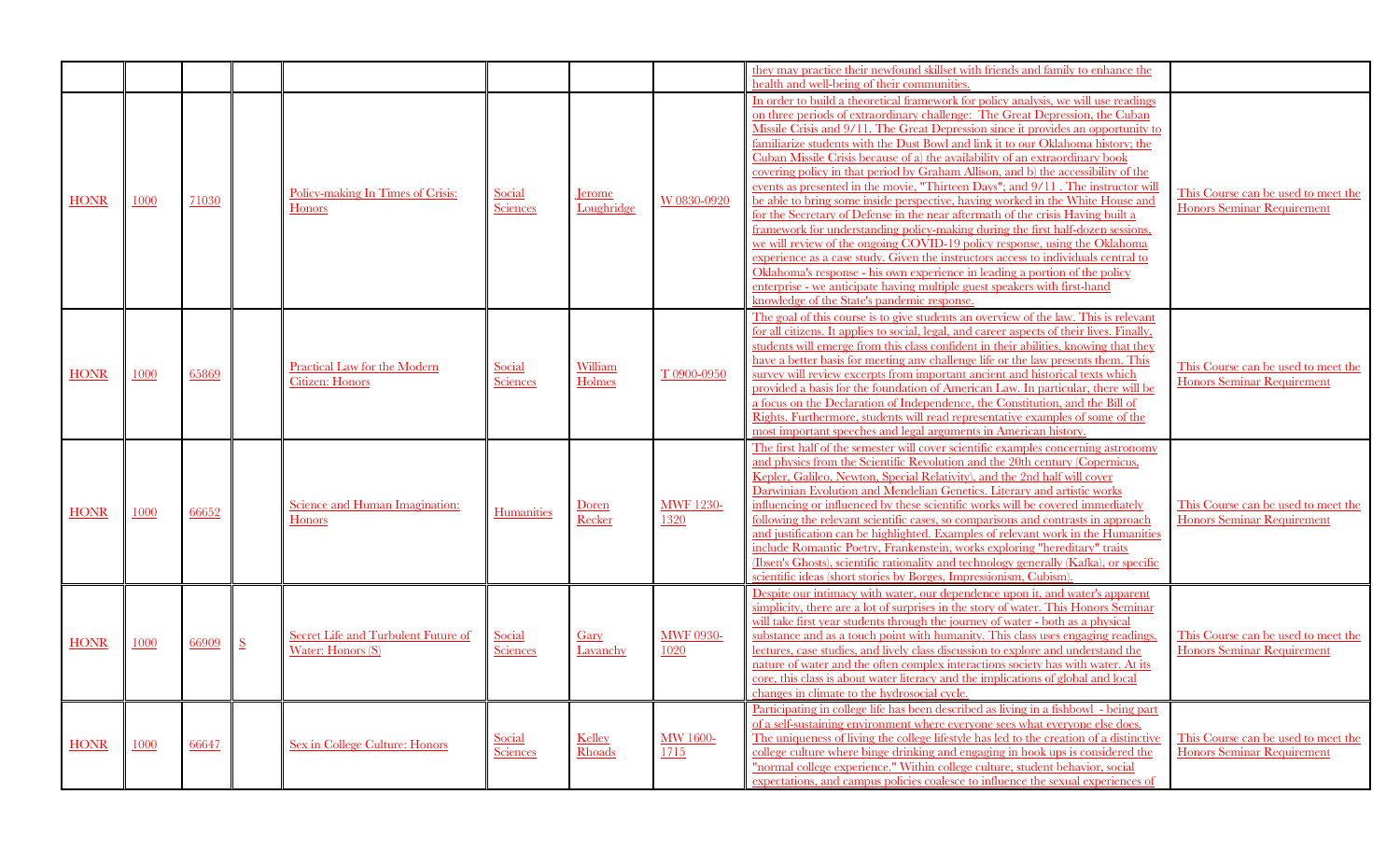|             |      |       |                |                                                                                                            |                    |                        |                          | students. This course sets out to examine gender roles; sexual scripts; dating,<br>hooking up, and relationships; sexual violence; and Greek life as confined within<br>and ultimately influenced by college culture.                                                                                                                                                                                                                                                                                                                                                                                                                                                                                                                                                                                                                                                                                                                                                                                                                                                                                                                                                                                                                                                                                                       |                                                                                                                            |
|-------------|------|-------|----------------|------------------------------------------------------------------------------------------------------------|--------------------|------------------------|--------------------------|-----------------------------------------------------------------------------------------------------------------------------------------------------------------------------------------------------------------------------------------------------------------------------------------------------------------------------------------------------------------------------------------------------------------------------------------------------------------------------------------------------------------------------------------------------------------------------------------------------------------------------------------------------------------------------------------------------------------------------------------------------------------------------------------------------------------------------------------------------------------------------------------------------------------------------------------------------------------------------------------------------------------------------------------------------------------------------------------------------------------------------------------------------------------------------------------------------------------------------------------------------------------------------------------------------------------------------|----------------------------------------------------------------------------------------------------------------------------|
| <b>HONR</b> | 1000 | 71038 |                | The Case Study: Crime, Medicine,<br>and Modern Society Honors                                              | Humanities         | essica<br>Resvick      | TR 1030-1145             | What does Sherlock Holmes have in common with Sigmund Freud? What unites<br>binge-worthy Netflix fare with Charles Dickens? This course investigates the case<br>study, which plays a crucial role in criminal, legal, and medical contexts alike.<br>While case studies are familiar from tv series or podcasts, the form has a rich<br>literary history. We will survey works from a range of national traditions,<br>examining the features of the case that enable it to operate in and across multiple<br>genres and fields. Our discussions will center on questions of epistemology and<br>form, as we ask what kind of knowledge cases transmit and how they transmit it.<br>Do they depict exceptional phenomena, or do they seek to delineate the qualities<br>that are representative of a given phenomenon? Who has the authority to tell<br>stories about whom? Why are cases so often relayed in serial form? Works by<br>Dickens, Poe, Kafka, Lang, Herzog, hooks, Tolstoy, Reed, Sacks, and others. - By<br>the end of the semester, you will be familiar with the defining features of the case<br>study as well as some of the most famous examples of the genre. Essays and<br>discussion prompts will help you become more adept at formulating and<br>supporting claims in both written and oral form. | This Course can be used to meet the<br><b>Honors Seminar Requirement</b>                                                   |
| <b>HONR</b> | 1000 | 71518 |                | The Nature of Science: Honors                                                                              | <b>STEM</b>        | Wesley<br>Stroud       | M 1845-2130              | No matter your major or background, this course offers everyone a chance to<br>reconnect with the sciences. We will explore and observe the natural world to<br>better understand, value, and protect life on our planet. You will utilize forms of<br>scientific inquiry and their applications across multiple disciplines including:<br>Earth and Space Science, Agriculture, Botany, Ecology, Natural Resource<br>Management, Engineering and Citizen Science. You will visit local conservation<br>areas, conduct field work to collect observational data, and join in an outdoor<br>cookout where we will look at the moon, planets, and stars through telescopes.<br>This course will highlight the importance of your skills and interests to help you<br>find your voice and role within the sciences.                                                                                                                                                                                                                                                                                                                                                                                                                                                                                                            | This Course can be used to meet the<br><b>Honors Seminar Requirement</b>                                                   |
| <b>HONR</b> | 1000 | 69522 | $\overline{D}$ | The Poetics of Pop Culture: Honors<br>(D)                                                                  | Humanities         | <u>John</u><br>Andrews | TR 0900-1015             | Is Beyoncé a poet? Does Arnold Schwarzenegger deserve an Ode? What would<br>The Lion King read like in verse? While the vast lineage of poetry consistently<br>engages popular culture (and vice versa), this course will examine 21st century<br>poets who employ pop culture in their work. Specifically, we will look at poets<br>whose work explores issues of gender, race, ethnicity and class by engaging<br>contemporary American pop culture. Assuming no previous experience with<br>poetry or poetics, this course welcomes students from all majors. Instead of<br>approaching poetry with predefined theories, the work of this course will be<br>reverse engineering contemporary poetry, that engages popular culture, toward<br>understanding the art of poetic craft. While students will not be required to write<br>poetry, they might find themselves inspired to make "Lemonade" or compose<br>some "Brit Lit" of their own.                                                                                                                                                                                                                                                                                                                                                                           | This Course can be used to meet the<br><b>Honors</b> Seminar<br><b>RequirementDepartment</b><br><b>Permission Required</b> |
| <b>HONR</b> | 1000 | 64414 |                | They Wouldn't Put It on the Internet<br>if It's Not True: Information Literacy<br>in Post-Truth Era: Honor | Social<br>Sciences | <b>Holly Reiter</b>    | <b>MWF 0930-</b><br>1020 | This course provides an overview of essential concepts and skills needed for<br>success in navigating an increasingly uncertain and perilous information<br>landscape. Awareness of, access to, and quality of information have demonstrable<br>impacts on social, economic, academic, and political well-being. This course will<br>address issues of access, use, creation, and dissemination of information and how<br>it affects particular populations of people, with an emphasis on historically<br>marginalized and underrepresented groups. Students will learn to locate, access,<br>use, evaluate, organize, create, and present information effectively for personal<br>and academic research needs. Students will examine biases within each of those                                                                                                                                                                                                                                                                                                                                                                                                                                                                                                                                                          | This Course can be used to meet the<br><b>Honors Seminar Requirement</b>                                                   |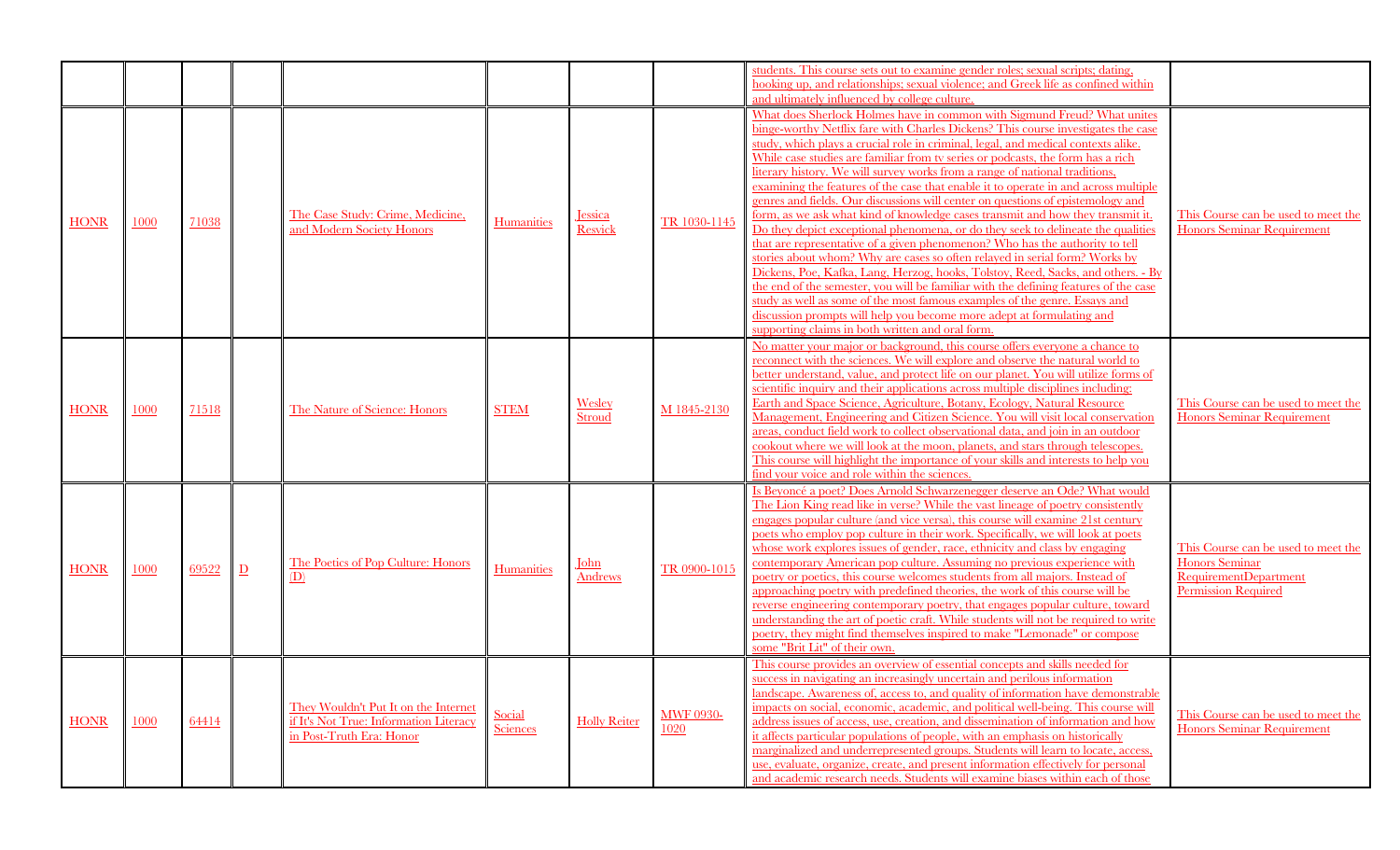|             |      |       |                       |                                                                              |                           |                               |                          | paying particular attention to issues of race, gender, class, sexuality, ethnicity, and<br>other personal, political, and socioeconomic factors. Students will also improve<br>their understanding of authority and trust, value of information, the nature of<br>scholarly conversation, and the nature of inquiry and exploration.<br>This honors seminar will offer the opportunity to analyze ideas about tornadoes                                                                                                                                                                                                                                                                                                                                                                                                                                                                      |                                                                          |
|-------------|------|-------|-----------------------|------------------------------------------------------------------------------|---------------------------|-------------------------------|--------------------------|----------------------------------------------------------------------------------------------------------------------------------------------------------------------------------------------------------------------------------------------------------------------------------------------------------------------------------------------------------------------------------------------------------------------------------------------------------------------------------------------------------------------------------------------------------------------------------------------------------------------------------------------------------------------------------------------------------------------------------------------------------------------------------------------------------------------------------------------------------------------------------------------|--------------------------------------------------------------------------|
| <b>HONR</b> | 1000 | 71039 | H                     | Tornadoes in American Culture:<br>Honors $(H)$                               | Humanities                | Stephanie<br>Miller           | TR 1200-1315             | in relation to historical and contemporary American cultures. We will look at<br>how tornadoes shape regional identities, produce diverse narratives, and influence<br>art, literature and film.                                                                                                                                                                                                                                                                                                                                                                                                                                                                                                                                                                                                                                                                                             | This Course can be used to meet the<br><b>Honors Seminar Requirement</b> |
| <b>HONR</b> | 1000 | 66651 |                       | Windows on the World: Honors                                                 | Social<br><b>Sciences</b> | Jessica<br><b>Sullins</b>     | T 1630-1720              | Windows to the World is a one-hour seminar, 4:30 Tuesdays, designed for<br>ambitious students who might become applicants/nominees for major national<br>and international scholarships such as: Rhodes, Marshall, Goldwater, Gates-<br>Cambridge, Udall, Mitchell, Fulbright, and more. Students will learn about such<br>opportunities as well as participate in weekly discussions based on current events,<br>carried out in a rigorous debate/interview context, serving as both presenters<br>(once) and interview panels (weekly). All students will submit a personal/policy<br>essay, characteristic of one written for national competition, at the end of the<br>semester to be evaluated by Jessica Sullins (Henry Bellmon Office Scholar<br>Development. Final credit for the course depends on students' participation and<br>completing the major activities described above. | This Course can be used to meet the<br><b>Honors Seminar Requirement</b> |
| <b>HONR</b> | 2063 | 61740 | $H_{\rm}$             | <b>Ethical Issues Across Cultural</b><br>Perspectives: Honors (H)            | Humanities                | Apple Igrek                   | TR 1500-1615             | Ethical Issues Across Cultural Perspectives An introduction to reasoned methods<br>of evaluating ideas and arguments as they pertain to ethical issues from a global<br>perspective. Concepts including obligation, justice, and ethnicity from Lao Tzu,<br>Maimonides, Kant, and Indian wisdom stories. Environmentalism, technology,<br>and cultural knowledge.                                                                                                                                                                                                                                                                                                                                                                                                                                                                                                                            | This Course can be used to meet the<br><b>Honors Seminar Requirement</b> |
| <b>HONR</b> | 2073 | 65825 | D <sub>H</sub>        | The Story of Lizzie Borden: Axe<br>Murder in American Culture Honors<br>(DH) | Humanities                | Stephanie<br>Miller           | TR 1030-1145             | In 1892, Lizzie Borden was accused of killing her father and stepmother with an<br>axe. She was eventually acquitted, but her story had captured the American<br>cultural imagination. This course will take a chronological approach to the<br>history of the Lizzie Borden story as it evolves from news reports<br>contemporaneous to the case through broadsides and early true-crime takes to<br>fictionalized versions in the form of short stories, poems, novels, plays, a ballet, an<br>opera, and multiple film versions. Specifically, we will consider how changing<br>concepts of gender shape the way in which the story gets told in different media<br>and in different moments in American history. Ultimately, we will ask what it says<br>about American culture that - for better or for worse - we simply cannot let Lizzie<br>$\sigma$ <sup>1</sup>                    | This Course can be used to meet the<br><b>Honors Seminar Requirement</b> |
| <b>HONR</b> | 2313 | 65824 | $\overline{\text{H}}$ | Don Juan: His Lives and Times<br>Honors (H)                                  | Humanities                | Christopher<br>Weimer         | TR 1330-1445             | Don Juan: His Lives and Times - This course will follow the adventures of the<br>archetypal Spanish seducer Don Juan from his first appearance on the Spanish<br>stage in the 1630s to modern literature and film, studying how various cultures<br>and eras have reinterpreted this figure over the last 400 years. The class will<br>include works from Spain, France, England, Germany, Russia, and the United<br>States, by (among others) Tirso de Molina, Molière, Mozart and da Ponte, José<br>Zorrilla, Byron, E.T.A. Hoffmann, Pushkin, George Bernard Shaw, Kierkegaard.<br>Freud, and Brecht.                                                                                                                                                                                                                                                                                     | This Course can be used to meet the<br><b>Honors Seminar Requirement</b> |
| <b>HONR</b> | 2413 | 71264 | $\mathbf H$           | The Ancient World: Honors (H)                                                | Humanities                | <b>Edward</b><br><b>Jones</b> | <b>MWF 1130-</b><br>1220 | Interdisciplinary study of art, history, philosophy and literature from ancient<br>Greece and Rome as well as the religious ideas central to Judaism and<br>Christianity. Team-taught by faculty from appropriate disciplines in a lecture and<br>discussion format. For the Honors student. No degree credit for students with<br>prior credit in HONR 2113. Previously offered as HONR 1013. Prerequisite(s):<br>Honors Program participation.                                                                                                                                                                                                                                                                                                                                                                                                                                             | This Course can be used to meet the<br><b>Honors Seminar Requirement</b> |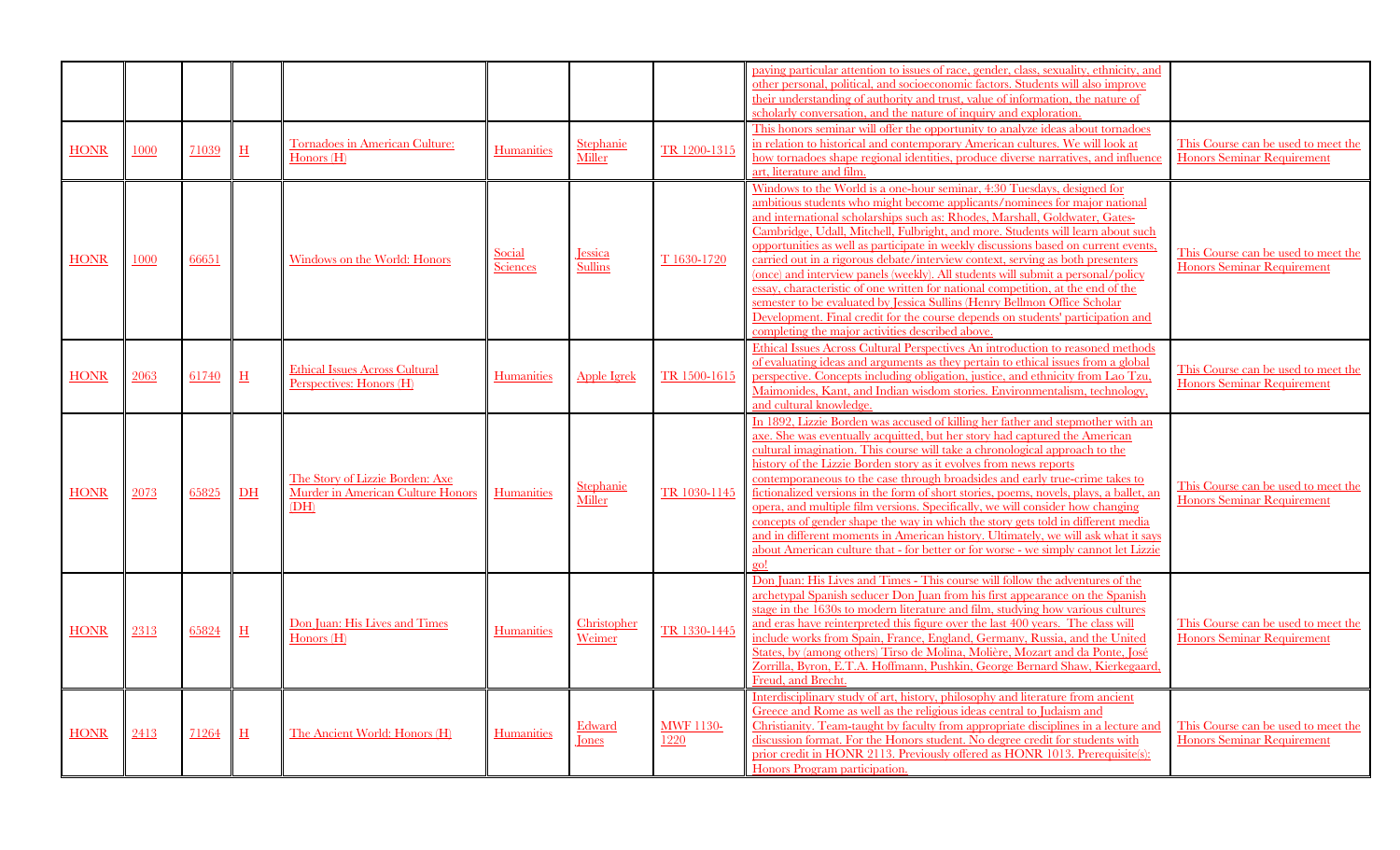| <b>HONR</b> | 2413 | 71271 | H      | The Ancient World: Honors (H)                              | Humanities        | <u>Perry</u><br>Gethner    | <b>MWF 1130-</b><br>1220 | Interdisciplinary study of art, history, philosophy and literature from ancient<br>Greece and Rome as well as the religious ideas central to Judaism and<br>Christianity. Team-taught by faculty from appropriate disciplines in a lecture and<br>discussion format. For the Honors student. No degree credit for students with<br>prior credit in HONR 2113. Previously offered as HONR 1013. Prerequisite(s):<br>Honors Program participation.<br>DM (electronic dance music). This course will cover its history since the disco era and students                                                                                                                                                                                                                                                                                                                                                                                                                                                                                                                                                                                                                     | This Course can be used to meet the<br><b>Honors Seminar Requirement</b> |
|-------------|------|-------|--------|------------------------------------------------------------|-------------------|----------------------------|--------------------------|--------------------------------------------------------------------------------------------------------------------------------------------------------------------------------------------------------------------------------------------------------------------------------------------------------------------------------------------------------------------------------------------------------------------------------------------------------------------------------------------------------------------------------------------------------------------------------------------------------------------------------------------------------------------------------------------------------------------------------------------------------------------------------------------------------------------------------------------------------------------------------------------------------------------------------------------------------------------------------------------------------------------------------------------------------------------------------------------------------------------------------------------------------------------------|--------------------------------------------------------------------------|
| HONR        | 2890 | 66655 | H      | <b>EDM Electronic Dance Music: Honors</b>                  | <b>Humanities</b> | Mark Perry                 | M 1430-1520              | will learn how to DJ-- culminating with an end of the semester dance party, with the students<br>Dfing. The instructor specializes in EDM and is a Df.                                                                                                                                                                                                                                                                                                                                                                                                                                                                                                                                                                                                                                                                                                                                                                                                                                                                                                                                                                                                                   | This is an Honors Add-on Course you<br>MUST also take HONR 2573 ANY      |
| <b>HONR</b> | 2890 | 69791 |        | Fundamentals of Music add-on: Honors                       | <b>Humanities</b> | <b>Jeffrey Loeffert</b>    | F0930-1020               | This honors add-on will reinforce the fundamentals of music while exploring topics of<br>composition and improvisation often omitted from the music theory sequence. Students will engage<br>in original composition using traditional and non-traditional notation, and they will experiment<br>with improvisation as a compositional tool. To enhance understanding, students will read and<br>write about composition and improvisation in music pedagogy.                                                                                                                                                                                                                                                                                                                                                                                                                                                                                                                                                                                                                                                                                                            | This is an Honors Add-on Course you<br>MUST also take MUSI 1002 67461    |
| <b>HONR</b> | 2890 | 66654 | $H\!I$ | Head & Heart in Relation to Human<br>Religious: Honors     | <b>Humanities</b> | Doren Recker               | T <sub>1030-1120</sub>   | REL 1103 covers a variety of world religions and this Honors' section will take a careful look at<br>some major issues affecting all relationships between religious and other sorts of beliefs. In this<br>section we will investigate basic issues concerning Faith/Reason (heart/head), focusing on the<br>historical and current relationship(s) between mythos $\mathcal G$ logos within religious belief. We will<br>center Judeo-Christianity, and ancient and tribal religions, but the issues are central to all<br>religious thought, and students will be challenged to provide their own examples, and to connect<br>material covered here to the other religions discussed in the course.                                                                                                                                                                                                                                                                                                                                                                                                                                                                   | This is an Honors Add-on Course you<br>MUST also take REL 1103 ANY       |
| <b>HONR</b> | 2890 | 69899 |        | Introduction to ACCT Add-On: Honors                        | <b>STEM</b>       | Alyssa Vowell              | W 1230-1320              | This honors section is a complement to, and will further explore, concepts introduced in ACCT<br>2003. This course will be discussion driven and will allow students to apply introductory<br>accounting topics through an entrepreneurial approach with an introduction to analytics in<br>accounting as well as how the accounting profession impacts financial and tax policy.                                                                                                                                                                                                                                                                                                                                                                                                                                                                                                                                                                                                                                                                                                                                                                                        | This is an Honors Add-on Course you<br>MUST also take ACCT 2003 ANY      |
| <b>HONR</b> | 2890 | 69793 |        | Introduction to Music Education add-on:<br><b>Honors</b>   | <b>Humanities</b> | <b>Jacqueline</b><br>Skara | M 1430-1520              | This add-on for Introduction to Music Education will be offered as a project-based class.<br>Students will craft an individualized project related to one of the many facets of the course.<br>Possible ideas include a private lesson teaching project, a research paper on a subject of the<br>students' choosing, an annotated assessment of ensemble literature for the student's chosen<br>ensemble/level, or an interview project related to their urban observation placement. Students will<br>work directly with the professor to tailor their project specifically to their own goals. The honors<br>add-on group will meet periodically to check in on the progress of the projects and workshop ideas<br>in a seminar style.                                                                                                                                                                                                                                                                                                                                                                                                                                 | This is an Honors Add-on Course you<br>MUST also take MUSI 2722 61559    |
| <b>HONR</b> | 2890 | 67164 |        | Mapping this Land: Honors                                  | <b>Humanities</b> | <b>Ariel Ross</b>          | M 1430-1520              | This course will read the history of the land that comprises Oklahoma by looking at how it has<br>been mapped, or how maps have created its identity. Utilizing the extensive collection of historical<br>maps in the Edmon Low Library's collections, we will trace the mapping of the land in its<br>political designations, from Louisiana Purchase to Indian Territory to Oklahoma Territory to<br>State of Oklahoma, and numerous other stages in between. We will consider how maps can<br>reveal the priorities of the societies that produce them, from geological features to natural resources,<br>from weather statistics to military movements. And drawing from sources as diverse as early 20th<br>century survey and allotment maps, the musical mappings of Woody Guthrie, oil and gas leases,<br>and earthquake maps, we will examine how maps inform our way of thinking about and living in<br>a place. As a culminating project, students will eventually produce some type of map of<br>Oklahoma or part of Oklahoma, thinking creatively about what a map can represent, along with<br>an essay explaining their cartographic methods and choices. | This is an Honors Add-on Course you<br>MUST also take BIOL AP/IB ANY     |
| HONR        | 2890 | 67163 |        | Mythology and Folklore in Graphic Novels:<br><b>Honors</b> | Humanities        | Daniel Morse               | R 0900-0950              | Many have argued that superhero stories are our modern myths. But what about the plots,<br>characters, and interactions these stories import from older mythological and folkloric traditions?<br>This course will examine the disparate-and often overlapping-uses of mythology and folklore from<br>around the world in popular comics released by mainstream publishers such as Marvel and $DC$ ;<br>critically acclaimed series by writers such as Neil Gaiman, Mike Mignola, and Natasha Alterici;                                                                                                                                                                                                                                                                                                                                                                                                                                                                                                                                                                                                                                                                  | This is an Honors Add-on Course you<br>MUST also take ENGL AP?IB ANY     |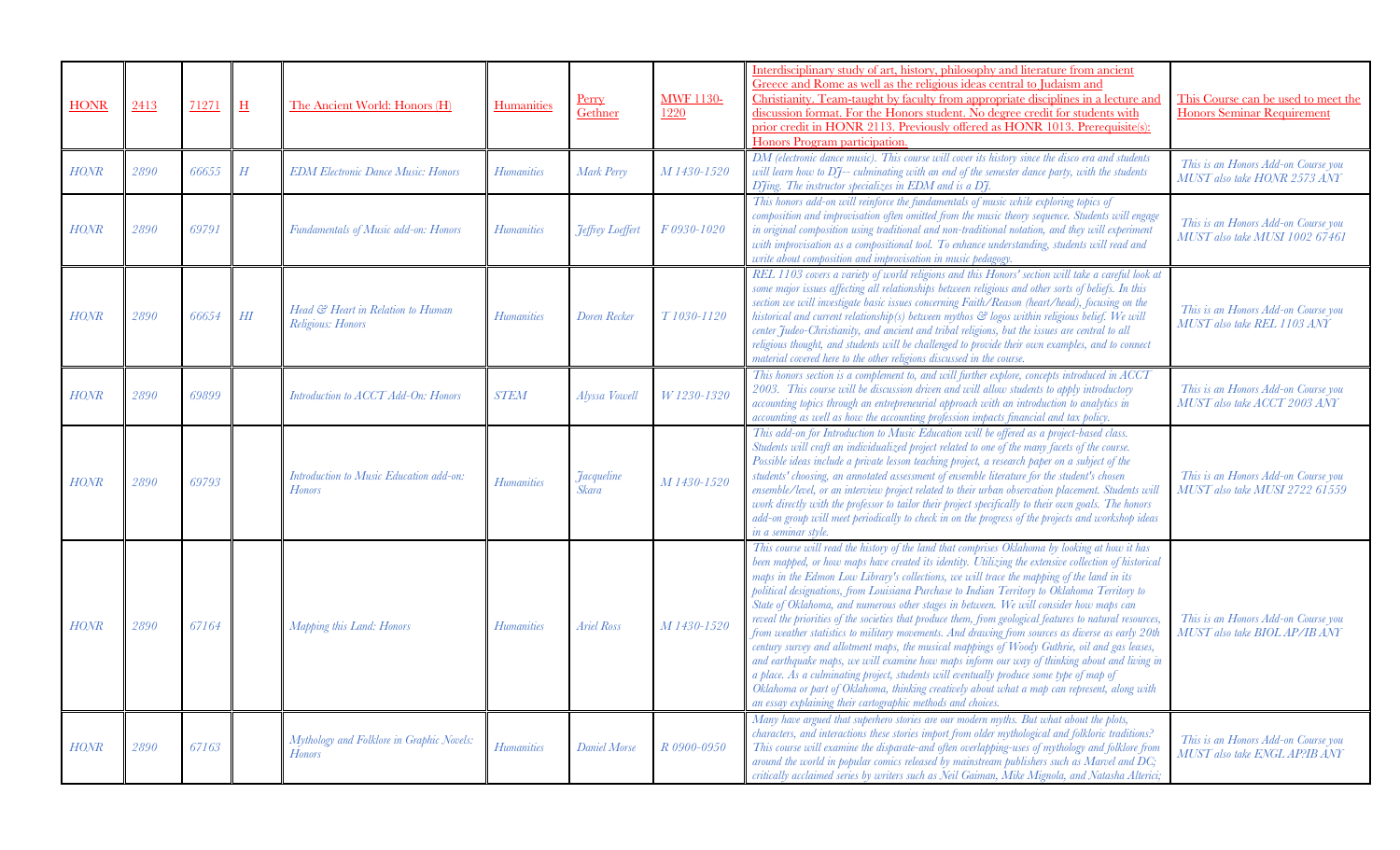|             |      |       |                |                                                                                                  |                   |                      |              | and excerpts from graphic novels that take inspiration from Greek, Norse, Irish, Russian,<br>African, Egyptian, Chinese, Japanese, and Pacific Island lore. Students will think and write<br>critically about contemporary depictions of traditional characters, create their own storyline using<br>elements adapted from myths and/or folktales, and submit papers that explain the choices<br>involved in their own mythmaking process.                                                                                                                                                                                                                                                                                                                                                                                                                                                                                                                                                                                                                                                                                                                                                                                                                                                                                                                                                                                                                                                                                                                                                                                                                                                                                                                                                                                                                                         |                                                                                                              |
|-------------|------|-------|----------------|--------------------------------------------------------------------------------------------------|-------------------|----------------------|--------------|------------------------------------------------------------------------------------------------------------------------------------------------------------------------------------------------------------------------------------------------------------------------------------------------------------------------------------------------------------------------------------------------------------------------------------------------------------------------------------------------------------------------------------------------------------------------------------------------------------------------------------------------------------------------------------------------------------------------------------------------------------------------------------------------------------------------------------------------------------------------------------------------------------------------------------------------------------------------------------------------------------------------------------------------------------------------------------------------------------------------------------------------------------------------------------------------------------------------------------------------------------------------------------------------------------------------------------------------------------------------------------------------------------------------------------------------------------------------------------------------------------------------------------------------------------------------------------------------------------------------------------------------------------------------------------------------------------------------------------------------------------------------------------------------------------------------------------------------------------------------------------|--------------------------------------------------------------------------------------------------------------|
| <b>HONR</b> | 2890 | 66650 | LN             | Nature's Assassins: Honors                                                                       | <b>STEM</b>       | Keith Garbutt        | W 1630-1720  | The Naturalistic Fallacy is that if it is natural it is good - this could not be more false as in<br>general nature is actually trying to kill you or, at the very least hurt you badly. In this course we<br>will look at plants, animals and fungi that treat humans as food, incubators, homes or have<br>potentially lethal defenses to stop us hurting them. WARNING this course is not for the weak of<br>stomach it will get gory! This course will allow students who have taken AP or IB or Concurrent<br>classes or have OSU credit in Biology and who have been awarded OSU credit for Biology 1113<br>or 1114 to convert that credit to Honors credit                                                                                                                                                                                                                                                                                                                                                                                                                                                                                                                                                                                                                                                                                                                                                                                                                                                                                                                                                                                                                                                                                                                                                                                                                  | This is an Honors Add-on Course you<br>MUST also take BIOL 1113 ANY<br>BIOL AP/IB ANY BIOL 1114 69866        |
| <b>HONR</b> | 2890 | 66653 | LN             | Nature's Assassins: Honors                                                                       | <b>STEM</b>       | Keith Garbutt        | T1630-1720   | The Naturalistic Fallacy is that if it is natural it is good - this could not be more false as in<br>general nature is actually trying to kill you or, at the very least hurt you badly. In this course we<br>will look at plants, animals and fungi that treat humans as food, incubators, homes or have<br>potentially lethal defenses to stop us hurting them. WARNING this course is not for the weak of<br>stomach it will get gory! This course will allow students who have taken AP or IB or Concurrent<br>classes or have OSU credit in Biology and who have been awarded OSU credit for Biology 1113<br>or 1114 to convert that credit to Honors credit                                                                                                                                                                                                                                                                                                                                                                                                                                                                                                                                                                                                                                                                                                                                                                                                                                                                                                                                                                                                                                                                                                                                                                                                                  | This is an Honors Add-on Course you<br>MUST also take BIOL 1113 ANY<br><b>BIOL AP/IB ANY BIOL 1114 69866</b> |
| <b>HONR</b> | 2890 | 67165 |                | <b>Stuff OSU Should Know: Podcasting OSU</b><br>History and Culture: Honors                      | <b>Humanities</b> | Seth Wood            | W 1030-1120  | In this course students will contribute to the design, production, and distribution of a podcast that<br>offers a students' perspective on the past, present, and future of Oklahoma State University. In<br>past iterations of this course research topics have ranged from historical inquiries into Oklahoma<br>$A$ $B$ M / OSU during times of war and the economic foundations of the University in the Land<br>Grant System to more topical matters like construction on campus, Greek Life at OSU, and<br>Homecoming, but students will choose their own desired topics of research and podcasting based<br>on in-class group brainstorming sessions. The semester will commence with a collaborative<br>campaign to review and market the existing episodes of Stuff OSU Should Know and an<br>individual project for which you must follow a podcast and write a review of it with an audience<br>of your peers in mind. In the second half of the semester you will work alone or in a group to<br>create new content for Stuff OSU Should Know. Podcast contributions can take the form of<br>composing and reading podcast scripts, or audio editing, visual design, marketing, and other sorts<br>of labor that don't involve listening to your own recorded voice. For instance, one student's<br>workload involved making various visualizations of the podcast's contents, based on discussions<br>we had in class about representation and accessibility. Whatever the reach of the podcast episodes<br>themselves, the creation of them provides students with a novel opportunity to refine their abilities<br>to perform scholarly research, to conduct interviews, to articulate scripted and improvised<br>discourse, market materials online and in physical spaces through visual media, and to converse<br>and collaborate productively with their peers. | This is an Honors Add-on Course you<br>MUST also take ENGL AP/IB                                             |
| <b>HONR</b> | 2890 | 69792 |                | Theory of Music I add on: Honors                                                                 | <b>Humanities</b> | Kimberly<br>Loeffert | F0830-0920   | Public music theory refers to the act of conveying musical ideas to a general audience. Early-<br>career musicians may question the relationship of music theory classes to their music-making, and<br>this course add-on immediately makes relevant music theoretical topics as a means to draw in and<br>better engage one's audience. We will thoughtfully examine and then create samples of public<br>music theory, such as written program notes, podcasts, videos, blog posts, and spoken concert<br>lectures. Students will engage with the music-analytical tools one uses to discuss music with an<br>untrained audience and apply them to repertoire chosen together in class.                                                                                                                                                                                                                                                                                                                                                                                                                                                                                                                                                                                                                                                                                                                                                                                                                                                                                                                                                                                                                                                                                                                                                                                          | This is an Honors Add-on Course you<br>MUST also take MUSI 1532 64843                                        |
| <b>HONR</b> | 3023 | 71037 | H <sub>I</sub> | Contemporary Cultures of the<br>Western World: Honors - Caribbean<br>Literature and Culture (HI) | Humanities        | Richard<br>Frohock   | TR 1200-1315 | The Caribbean is often thought of as a desirable and relaxing vacation spot,<br>featuring abundant sun, sea, and sand. While the Caribbean certainly offers all of<br>these things, it also has a rich and complex history, and is home to many<br>vibrantly multicultural communities. In this course, we will get introduced to<br>Caribbean culture by reading short stories, poetry, and perhaps a short novel.                                                                                                                                                                                                                                                                                                                                                                                                                                                                                                                                                                                                                                                                                                                                                                                                                                                                                                                                                                                                                                                                                                                                                                                                                                                                                                                                                                                                                                                                | This Course can be used to meet the<br><b>Honors Seminar Requirement</b>                                     |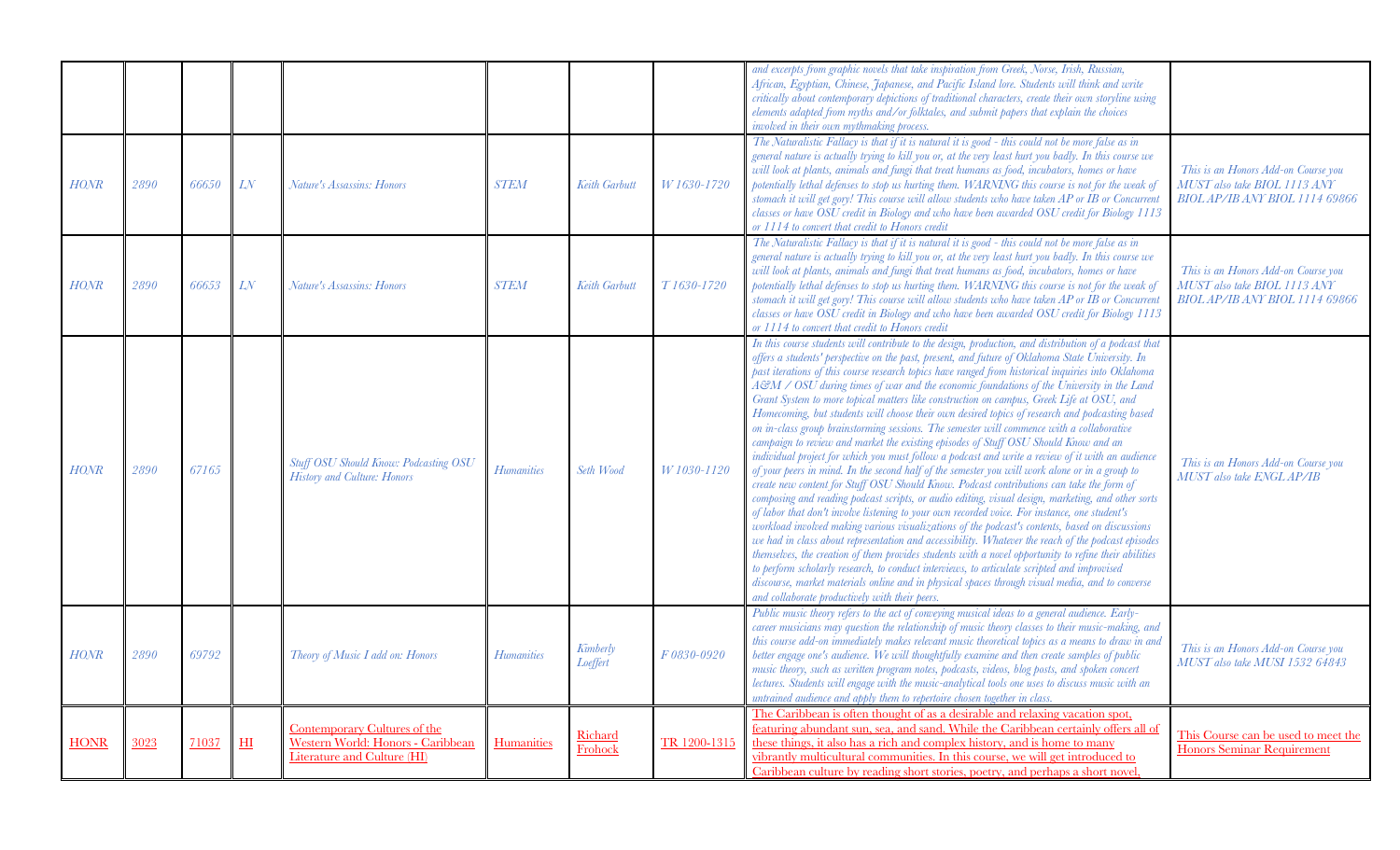|                             |      |       |                  |                                                         |                    |                              |                                 | about life in the Caribbean. We will supplement our study of (and through)<br>literature by exploring other modes of cultural representation, including music,<br>dance, the visual arts, and food culture. I hope to invite guests from the<br>Caribbean to meet virtually with the class and share their perspectives and<br>experiences. This course is designed to meet the purpose and goals of a General<br>Education course; it has no prerequisites and is appropriate for all majors.<br>Biology, Race, and Gender - Critical interdisciplinary investigation of                                                                                                                                                                                                                                                                                                                                                                                                                                                                                                                                                                                                                                                         |                                                                                                         |
|-----------------------------|------|-------|------------------|---------------------------------------------------------|--------------------|------------------------------|---------------------------------|-----------------------------------------------------------------------------------------------------------------------------------------------------------------------------------------------------------------------------------------------------------------------------------------------------------------------------------------------------------------------------------------------------------------------------------------------------------------------------------------------------------------------------------------------------------------------------------------------------------------------------------------------------------------------------------------------------------------------------------------------------------------------------------------------------------------------------------------------------------------------------------------------------------------------------------------------------------------------------------------------------------------------------------------------------------------------------------------------------------------------------------------------------------------------------------------------------------------------------------|---------------------------------------------------------------------------------------------------------|
| <b>HONR</b>                 | 3053 | 61774 | $DH$             | <b>Biology Race Gender: Honors (DH)</b>                 | <b>Humanities</b>  | <u>Doren</u><br>Recker       | <b>MWF 1330-</b><br><u>1420</u> | relationships between biological theory (especially Darwinism) and social and<br>ethical issues. Attention to views of alleged biological aspects of perceived racial<br>and gender differences and attempts to implement these views socially, legally,<br>and medically in the United States and elsewhere. This class is designed for upper<br>class students and restricted to those with Junior standing or above - you should<br>be in your third or fourth year in Honors to take it.                                                                                                                                                                                                                                                                                                                                                                                                                                                                                                                                                                                                                                                                                                                                      | This Course can be used to meet the<br><b>Honors Seminar Requirement</b>                                |
| LL                          | 1000 | 66251 |                  | Intro to Hispanic Culture: Honors                       | <b>Humanities</b>  | Matthew Oneill               | T1330-1420                      | This add-on examines distinct representations of the Spanish civil war (1936-39) across<br>academic disciplines and artistic genres. The echoes of Francisco Franco's rebellion and<br>subsequent dictatorship still stir conflict and conversation in Spain today, and we will read and<br>discuss essays, short stories, works of art, and films that explore the causes and consequences of<br>the fratricidal prelude to WWII. We will first briefly examine the political, religious, and<br>economic backdrop upon which the war played out; was the war simply the inevitable clash of the<br>poet Antonio Machado's eternal "two Spains"? To answer this and other central questions, we<br>will then analyze the ways in which authors and artists both in Spain and around the world -<br>from Picasso and Orwell to Guillermo del Toro and Javier Cercas - have delivered the conflict to<br>their audiences since 1939. All texts in English. Add-on for SPAN 1713 Elementary Spanish<br>I, SPAN 1813 Elementary Spanish I, SPAN 2713 Intermediate Spanish, SPAN 2723<br>Intermediate Hispanic Culture and Media, SPAN 2813 Intermediate Reading and<br>Conversation, SPAN 2823 Intermediate Composition and Grammar. | This is an Honors Add-on Course you<br>MUST also take SPAN 1713 ANY<br>SPAN 1813 ANY SPAN 2713 ANY      |
| $\ensuremath{\mathrm{LSB}}$ | 3213 | 64911 |                  | Legal and Regulatory Environment<br>of Business: Honors | Social<br>Sciences | Laurie Lucas                 | MW 1430-<br>1545                | General concepts regarding the nature of the legal system, ethical issues in<br>business decision making, dispute resolution processes, basic constitutional<br>limitations on the power of government to regulate business activity, the nature of<br>government regulation, fundamental principles of tort and contract law. Course<br>previously offered as BUSL 3213. Prerequisite(s): Junior standing.                                                                                                                                                                                                                                                                                                                                                                                                                                                                                                                                                                                                                                                                                                                                                                                                                       |                                                                                                         |
| MATH                        | 2890 | 71551 |                  | Exploring Math with Virtual K-12<br>Outreach: Honors    | <b>STEM</b>        | Cynthia<br>Francisco         | R 0900-1015                     | We will explore open-ended math problems, most of which are flexible enough to be challenging<br>and fun for both children and adults. In addition to tackling the problems ourselves, we will<br>discuss the ways that children can engage with the problems and then visit a school classroom via<br>Zoom to work in small groups with students. Our regular class meetings will also be via Zoom to<br>practice using online tools for our virtual school visits. Add-on for MATH 3403, MATH<br>3603, MATH 3303, MATH 4403, and any other MATH class with instructor permission<br>and demonstrated interest in teaching or outreach with K-12 students.                                                                                                                                                                                                                                                                                                                                                                                                                                                                                                                                                                       | This is an Honors Add-on Course you<br>MUST also take MATH 3603 ANY<br>MATH 3303 71032 MATH 3403<br>ANY |
| MATH                        | 2890 | 71498 |                  | Games of Strategy: Contract Bridge Honors               | <b>STEM</b>        | Lisa Mantini                 | M 1430-1545                     | In this course we will learn the basics of playing Contract Bridge, the best game of strategy in the<br>world! This card game is played in two phases: the bidding phase, which is an auction in which<br>we describe our hand to our partner, and the play, in which we try to win as many tricks as we<br>contracted to win during the auction. The bidding language is abstract and requires critical<br>thinking to understand the rules and apply them correctly. The play of the cards requires the<br>ability to count what's been played, enumerate options, and make decisions. Students will learn to<br>analyze card positions and think strategically                                                                                                                                                                                                                                                                                                                                                                                                                                                                                                                                                                 | This is an Honors Add-on Course you<br>$MUST$ also take MATH 2144 or $\lt$                              |
| MATH                        | 2890 | 71553 | $\boldsymbol{A}$ | <b>Games of Strategy: Contract Bridge Honors</b>        | <b>STEM</b>        | <i><b>Teffrey Mermin</b></i> | W1600-1715                      | In this course we will learn the basics of playing Contract Bridge, the best game of strategy in the<br>world! This card game is played in two phases: the bidding phase, which is an auction in which<br>we describe our hand to our partner, and the play, in which we try to win as many tricks as we<br>contracted to win during the auction. The bidding language is abstract and requires critical<br>thinking to understand the rules and apply them correctly. The play of the cards requires the                                                                                                                                                                                                                                                                                                                                                                                                                                                                                                                                                                                                                                                                                                                         | This is an Honors Add-on Course you<br>$MUST$ also take MATH 2144 or $\lt$<br>ANT                       |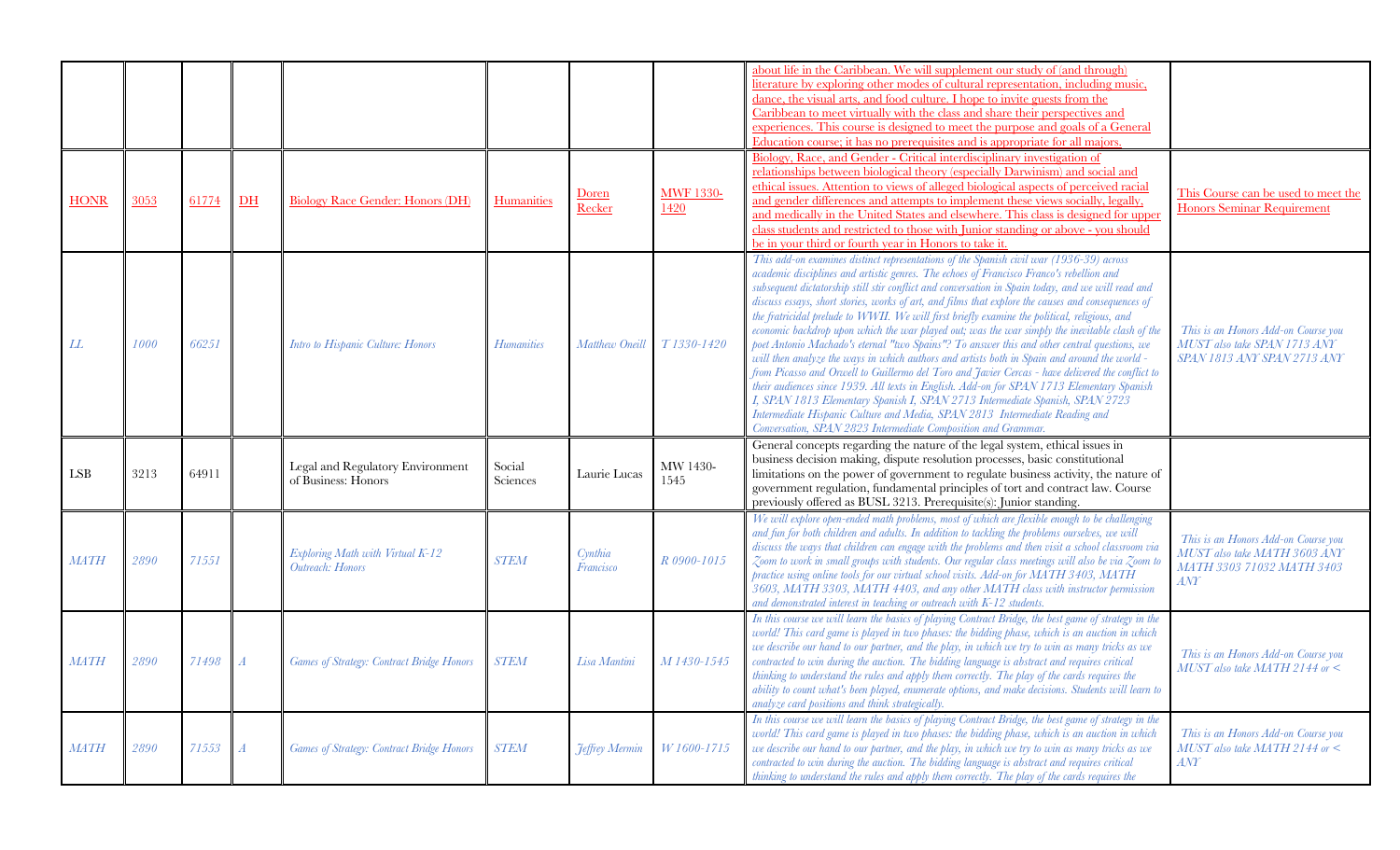|             |      |       |                   |                                            |                    |                        |                          | ability to count what's been played, enumerate options, and make decisions. Students will learn to<br>analyze card positions and think strategically                                                                                                                                                                                                                                                                                                                                                                                                                                                                                                                                                                                                                                                                                                                                                                                                                                                                                                                                                                                                                                                                                                                                                                                                                                                                                                                                                                                                                                                                                                                                                                                                                                                                                                                                     |                                                                        |
|-------------|------|-------|-------------------|--------------------------------------------|--------------------|------------------------|--------------------------|------------------------------------------------------------------------------------------------------------------------------------------------------------------------------------------------------------------------------------------------------------------------------------------------------------------------------------------------------------------------------------------------------------------------------------------------------------------------------------------------------------------------------------------------------------------------------------------------------------------------------------------------------------------------------------------------------------------------------------------------------------------------------------------------------------------------------------------------------------------------------------------------------------------------------------------------------------------------------------------------------------------------------------------------------------------------------------------------------------------------------------------------------------------------------------------------------------------------------------------------------------------------------------------------------------------------------------------------------------------------------------------------------------------------------------------------------------------------------------------------------------------------------------------------------------------------------------------------------------------------------------------------------------------------------------------------------------------------------------------------------------------------------------------------------------------------------------------------------------------------------------------|------------------------------------------------------------------------|
| MATH        | 2890 | 71657 |                   | <b>Honors Fractal Wonders</b>              | <b>STEM</b>        | David Wright           |                          | The theme I have in mind is "Fractal Wonders" which would be an introduction to fractals and<br>dynamics of various kinds with some questions about them and projects using some free software.<br>I did a 3-hour course on Fractals and Dynamics in 1996 and wrote a basic book during the<br>course. The honors add-on would be just some vignettes of the same type. That would fit with<br>Intro to Analysis, since I was thinking of adding a little dynamics to it and see if that made it at<br>all interesting to the students.                                                                                                                                                                                                                                                                                                                                                                                                                                                                                                                                                                                                                                                                                                                                                                                                                                                                                                                                                                                                                                                                                                                                                                                                                                                                                                                                                  | This is an Honors Add-on Course you<br><b>MUST</b> also take MATH ANY  |
| <b>MATH</b> | 2890 | 71523 |                   | Honors Topics in Business Calculus         | <b>STEM</b>        | <b>Detelin Dosev</b>   | T0900-1015               | for, and learn how to use Excel to find the line of "best fit." We will also see how to compute the<br>"current" value of a company and how to compute mortgage payments by hand. We will study<br>some counting techniques and use them to answer questions about probability. This is helpful in<br>making business decisions when there is some uncertainty about what will happen. At the end of<br>the course, we will study constrained optimization and see how the technique of Lagrange<br>multipliers can be used to solve real-world economics problems. ADD-ON FOR MATH 2103                                                                                                                                                                                                                                                                                                                                                                                                                                                                                                                                                                                                                                                                                                                                                                                                                                                                                                                                                                                                                                                                                                                                                                                                                                                                                                 | This is an Honors Add-on Course you<br>MUST also take MATH 2103 ANY    |
| $M\!AT\!H$  | 2890 | 71578 |                   | Problem Solving Seminar: Honors            |                    | Lisa Mantini           | M 1600-1715              | In this course we will develop our problem solving skills by working on interesting problems that<br>come from all areas of mathematics. We'll learn tricks and techniques from several mathematical<br>subfields, and we'll also learn to create a beautifully written solution. This course may help<br>prepare interested students to participate in the annual collegiate competition called the William<br>Lowell Putnam Mathematical Competition, which takes place every December. Participation in<br>the Putnam Exam will be encouraged. Here are some sample problems: - Q1 Alice and Bob<br>play a game in which they take turns removing stones from a heap that initially has n stones. The<br>number of stones removed at each turn must be one less than a prime number. The winner is the<br>player who takes the last stone. Alice plays first. For example, if $n = 17$ , then Alice might take 6<br>leaving 11; then Bob might take 1 leaving 10; then Alice can take 10 stones to win. Prove that<br>there are infinitely many $n$ such that Bob has a winning strategy. - Q2 A grasshopper starts at<br>the origin in the coordinate plane and makes a sequence of hops. Each hop has length 5, and after<br>each hop the grasshopper is at a point whose coordinates are both integers; thus, there are 12<br>possible locations for the grasshopper after the first hop. What is the smallest number of hops<br>needed for the grasshopper to reach the point (2021, 2021)? Q3 Basketball star Shanille<br>O'Keal's team statistician keeps track of the number S(N) of successful free throws she has made<br>in her first N attempts of the season. Early in the season, $S(N)$ was less than 80% of N, but by<br>the end of the season, $S(N)$ was more than $80\%$ of N. Was there necessarily a moment in<br>between when $S(N)$ was exactly $80\%$ of $N$ ? | This is an Honors Add-on Course you<br>$MUST$ also take $MATH = >3013$ |
| <b>MATH</b> | 4063 | 61839 |                   | Advanced Linear Algebra: Honors            | <b>STEM</b>        | Mahdi<br>Asgari        | TR 0900-1015             | A rigorous treatment of vector spaces, linear transformations, determinants,<br>orthogonal and unitary transformations, canonical forms, bilinear and hermitian<br>forms, and dual spaces. Honors and regular sections are offered and meet with<br><b>MATH 5023.</b>                                                                                                                                                                                                                                                                                                                                                                                                                                                                                                                                                                                                                                                                                                                                                                                                                                                                                                                                                                                                                                                                                                                                                                                                                                                                                                                                                                                                                                                                                                                                                                                                                    |                                                                        |
| <b>MATH</b> | 4143 | 61844 |                   | Advanced Calculus I: Honors                | <b>STEM</b>        | Jiri Lebl              | <b>MWF 1030-</b><br>1120 | A rigorous treatment of calculus for functions of one and several variables.<br>Elementary topology of Euclidean and metric spaces, continuity and uniform<br>continuity, differentiation and integration in one variable. Honors and regular<br>sections are offered and meet with MATH 5043. May not be used for degree<br>credit with MATH 5043.                                                                                                                                                                                                                                                                                                                                                                                                                                                                                                                                                                                                                                                                                                                                                                                                                                                                                                                                                                                                                                                                                                                                                                                                                                                                                                                                                                                                                                                                                                                                      |                                                                        |
| <b>MATH</b> | 4613 | 61854 |                   | Abstract Algebra I: Honors                 | <b>STEM</b>        | David<br>Wright        | MWF 0930-<br>1020        | A rigorous treatment of group theory including subgroups and quotient groups,<br>isomorphism and homomorphism, structure theory, group actions, and the Sylow<br>theorems. Introduction to rings, ideals, and homomorphisms. Honors and regular<br>sections are offered and meet with MATH 5003. May not be used for degree<br>credit with MATH 5003.                                                                                                                                                                                                                                                                                                                                                                                                                                                                                                                                                                                                                                                                                                                                                                                                                                                                                                                                                                                                                                                                                                                                                                                                                                                                                                                                                                                                                                                                                                                                    |                                                                        |
| МC          | 1143 | 65267 | $\mathop{\rm DS}$ | Media in a Diverse Society: Honors<br>(DS) | Social<br>Sciences | Juliana<br>Nykolaiszyn | TR 1630-1745             | A study of the media and their effect on our culture, with an emphasis on the<br>media's role in racial, gender and sexual orientation issues in the United States.                                                                                                                                                                                                                                                                                                                                                                                                                                                                                                                                                                                                                                                                                                                                                                                                                                                                                                                                                                                                                                                                                                                                                                                                                                                                                                                                                                                                                                                                                                                                                                                                                                                                                                                      |                                                                        |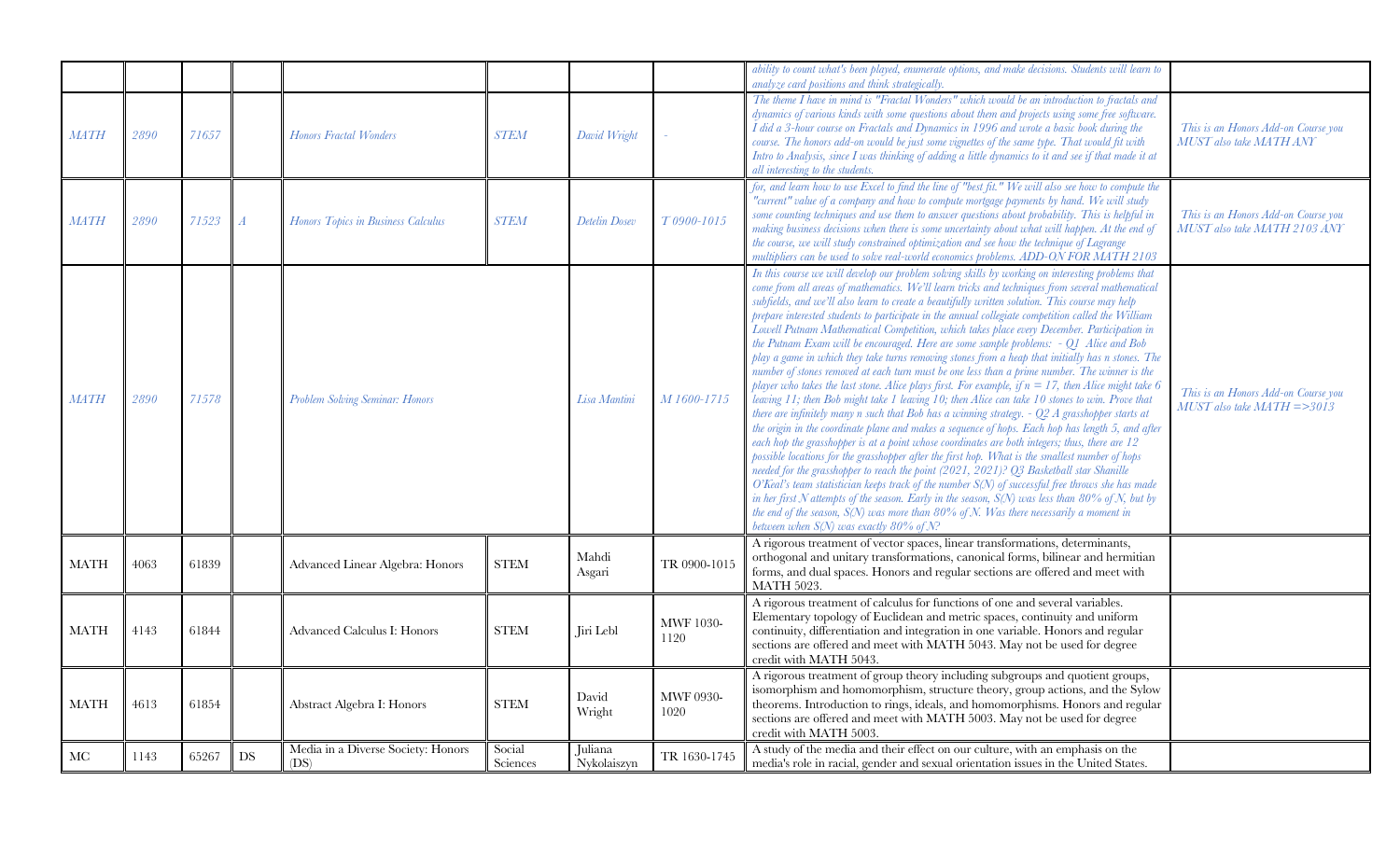|               |      |       |               |                                                                          |                        |                      |                          | By analyzing the mass media, we learn to interpret the consequences of the stories<br>they tell. An introductory survey course for majors and non-major.                                                                                                                                                                                                                                                                                                                                                                                                                                                                                                                                                      |                                                                                          |
|---------------|------|-------|---------------|--------------------------------------------------------------------------|------------------------|----------------------|--------------------------|---------------------------------------------------------------------------------------------------------------------------------------------------------------------------------------------------------------------------------------------------------------------------------------------------------------------------------------------------------------------------------------------------------------------------------------------------------------------------------------------------------------------------------------------------------------------------------------------------------------------------------------------------------------------------------------------------------------|------------------------------------------------------------------------------------------|
| <b>MICR</b>   | 2890 | 64452 |               | <b>Introduction to Microbiology: Honors</b>                              | <b>STEM</b>            | Noha Youssef         | F0930-1020               | Honors Add-on for Introduction to Microbiology MICR 2123 CRN 61407 or 63497                                                                                                                                                                                                                                                                                                                                                                                                                                                                                                                                                                                                                                   | This is an Honors Add-on Course you<br>MUST also take MIRC 2123 61407<br>MICR 2123 63497 |
| $M\!I\!C\!R$  | 2890 | 66594 |               | <b>Introduction to Microbiology: Honors</b>                              | <b>STEM</b>            | Garry Marley         | F0930-1020               | Honors Add-on for Introduction to Microbiology MICR 2123 CRN 65566                                                                                                                                                                                                                                                                                                                                                                                                                                                                                                                                                                                                                                            | This is an Honors Add-on Course you<br>MUST also take MICR 2123 65566                    |
| MICR          | 3890 | 64453 |               | Cell and Molecular Biology: Honors                                       | <b>STEM</b>            | Rolf Prade           | W 1430-1520              | Add-on for MICR 3033 Cell and Molecular Biology.                                                                                                                                                                                                                                                                                                                                                                                                                                                                                                                                                                                                                                                              | This is an Honors Add-on Course you<br>MUST also take MICR 3033 ANY                      |
| $M\!I\!C\!R$  | 3890 | 64455 |               | <b>Concepts in Medical Genetics: Honors</b>                              | <b>STEM</b>            | Feff Hadwiger        | F1330-1420               | Add-on to Concepts in Medical Genetics MICR 4253.                                                                                                                                                                                                                                                                                                                                                                                                                                                                                                                                                                                                                                                             | This is an Honors Add-on Course you<br>MUST also take MICR 4253 ANY                      |
| <b>MICR</b>   | 3890 | 69274 | $\mathcal{N}$ | <b>Emerging Infectious Agents: Honors</b>                                | <b>STEM</b>            | Erika Lutter         | F1530-1620               | Overview of emerging infectious diseases with in-depth analysis of epidemics, pandemics, the<br>epidemiology associated with outbreaks and disease specific control measures.                                                                                                                                                                                                                                                                                                                                                                                                                                                                                                                                 | This is an Honors Add-on Course you<br>MUST also take MICR 4153 68474                    |
| <b>MKTG</b>   | 3213 | 69668 | S             | Marketing: Honors (S)                                                    | Social<br>Sciences     | Maribeth<br>Kuzmeski | MWF 0830-<br>0920        | Marketing strategy and decision-making. Consumer behavior, marketing<br>institutions, competition and the law. Prerequisite(s): Minimum of 45 credit<br>hours.                                                                                                                                                                                                                                                                                                                                                                                                                                                                                                                                                |                                                                                          |
| ${\rm MUSI}$  | 2573 | 62246 | H             | Introduction to Music: Honors (H)                                        | Humanities             | Mark Perry           | <b>MWF 1130-</b><br>1220 | Introduction to the great music of the past and present with the objective of<br>bridging the gap between the audience and concert stage via active listening. No<br>prior musical experience required. Previously offered as MUSI 2572.                                                                                                                                                                                                                                                                                                                                                                                                                                                                      |                                                                                          |
| <b>NSCI</b>   | 2114 | 62250 | ${\rm N}$     | Principles of Human Nutrition:<br>Honors (N)                             | <b>STEM</b>            | Sam<br>Emerson       | <b>MWF 0830-</b><br>0920 | Principles of Human Nutrition: Honors (N) Functions of the nutrients in human<br>life processes. Nutrient relationship to health as a basis for food choices. Open to<br>all University students.                                                                                                                                                                                                                                                                                                                                                                                                                                                                                                             |                                                                                          |
| <b>NSCI</b>   | 2114 | 62255 | ${\bf N}$     | Principles of Human Nutrition:<br>Honors $(N)$                           | <b>STEM</b>            | Ashlea Braun         | MWF 1230-<br>1320        | Principles of Human Nutrition: Honors (N) Functions of the nutrients in human<br>life processes. Nutrient relationship to health as a basis for food choices. Open to<br>all University students.                                                                                                                                                                                                                                                                                                                                                                                                                                                                                                             |                                                                                          |
| $\mbox{PHIL}$ | 1313 | 62263 | A             | Logic and Critical Thinking: Honors<br>(A)                               | <b>STEM</b>            | Pierce Marks         | T 1330-1445              | Formal and informal reasoning, common fallacies, definitions and language<br>functions, patterns of explanation. Practical criticism and development of<br>everyday arguments.                                                                                                                                                                                                                                                                                                                                                                                                                                                                                                                                |                                                                                          |
| <b>PHYS</b>   | 2890 | 64440 | LN            | Honors for PHYS 2114                                                     | <b>STEM</b>            | Derek Meyers         | T0900-0950               | Add-on for PHYS 2114 University Physics II (LN)                                                                                                                                                                                                                                                                                                                                                                                                                                                                                                                                                                                                                                                               | This is an Honors Add-on Course you<br>MUST also take PHYS 2114 ANY                      |
| PHYS          | 2890 | 64417 | LN            | Honors for PHYS1114                                                      | <b>STEM</b>            | Donghua Zhou         | T1200-1250               | Add-on for PHYS 1114 College Physics I (LN)                                                                                                                                                                                                                                                                                                                                                                                                                                                                                                                                                                                                                                                                   | This is an Honors Add-on Course you<br>MUST also take PHYS 1114 ANY                      |
| PHYS          | 2890 | 64415 | LN            | Honors for PHYS2014                                                      | <b>STEM</b>            | Andrew Yost          | T1330-1420               | Add-on for PHYS 2014 University Physics I (LN)                                                                                                                                                                                                                                                                                                                                                                                                                                                                                                                                                                                                                                                                | This is an Honors Add-on Course you<br>MUST also take PHYS 2014 ANY                      |
| <b>PHYS</b>   | 2890 | 64443 | LN            | Honors for PHYS2114                                                      | <b>STEM</b>            | Mario Borunda        | M 0930-1020              | Add-on for PHYS 2114 University Physics II (LN)                                                                                                                                                                                                                                                                                                                                                                                                                                                                                                                                                                                                                                                               | This is an Honors Add-on Course you<br>MUST also take PHYS 2114 ANY                      |
| <b>PLNT</b>   | 4470 | 63802 |               | Introduction to Plant and Soil Systems:<br><b>Honors</b>                 | <b>STEM</b>            | Beatrix<br>Haggard   | R 1500-1550              | From Hands-on to History: the story of Crop Production - Students will experience hands on<br>laboratories in the greenhouse and the crop science laboratory. These labs will evaluate<br>identification of various growth characteristics for multiple crops grown in Oklahoma. Including<br>germination and etiolation using growth chambers and the greenhouse to evaluate how<br>environment influences plant growth. Students will also read "The Living Fields: Our<br>Agricultural Heritage", and we will discuss the book when not working on labs or in-class<br>demonstrations. This add on will provide a deeper understanding of how production agriculture<br>has evolved into its current form. | This is an Honors Add-on Course you<br>MUST also take PLNT 1213 ANY                      |
| <b>POLS</b>   | 2890 | 64842 |               | Design Democracy: US Politics in<br>Comparison Honors                    | <b>Social Sciences</b> | Holley Hansen        | R 1200-1315              | Add-on to American Government - POLS 1113.                                                                                                                                                                                                                                                                                                                                                                                                                                                                                                                                                                                                                                                                    | This is an Honors Add-on Course you<br>MUST also take POLS 1113 ANY                      |
| <b>POLS</b>   | 2890 | 64362 |               | Persistent Segregation: Tracking Patterns of<br><b>Exclusion: Honors</b> | <b>Social Sciences</b> | Erica<br>Townsend    | W 1230-1320              | Add-on to American Government - POLS 1113.                                                                                                                                                                                                                                                                                                                                                                                                                                                                                                                                                                                                                                                                    | This is an Honors Add-on Course you<br>MUST also take POLS'1113 ANY                      |